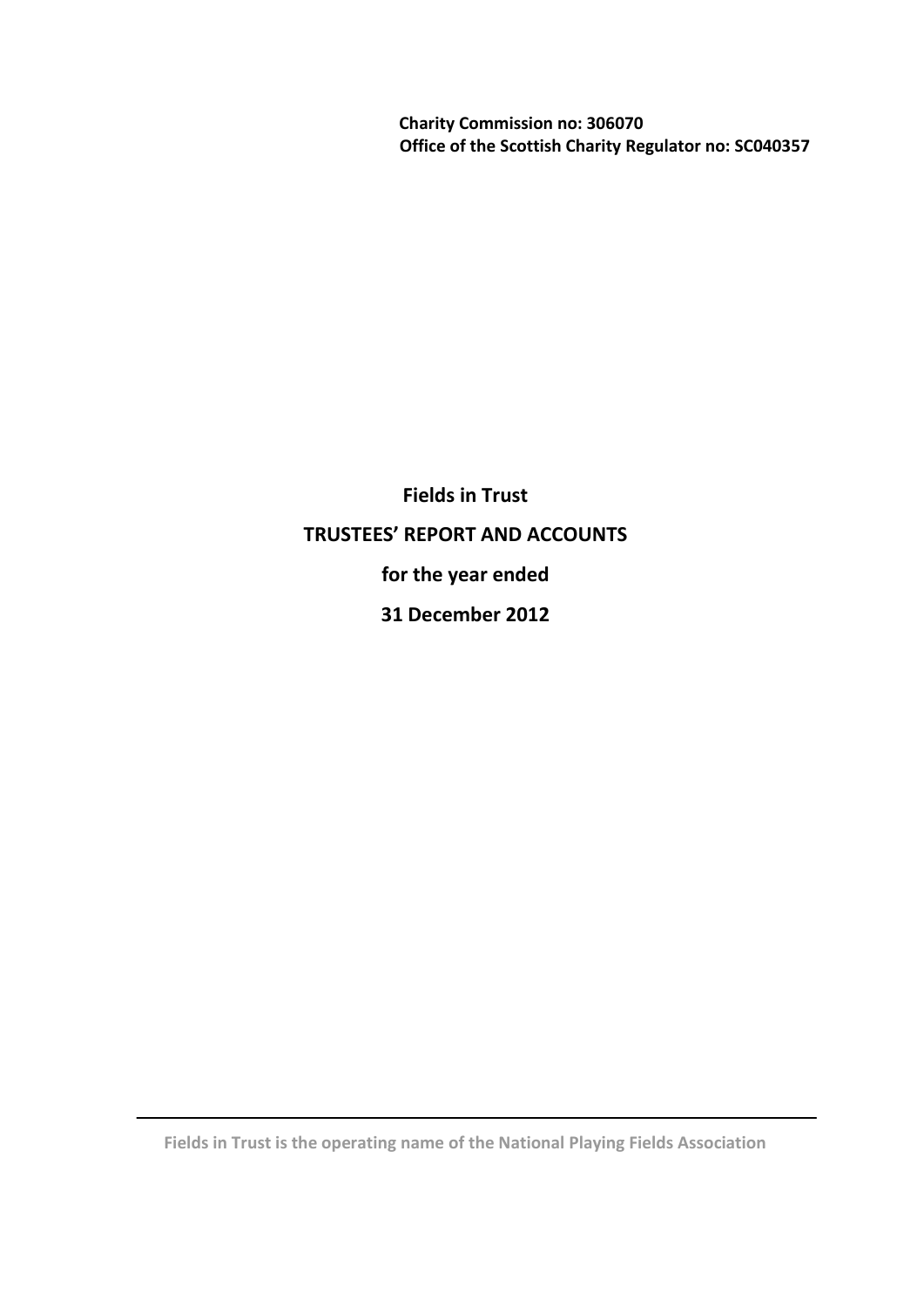# **Contents**

# **page**

| Administrative Details, Trustees and Advisers  | 3  |
|------------------------------------------------|----|
| Report of the Trustees                         | 4  |
| Independent Auditor's Report                   | 12 |
| Consolidated Statement of Financial Activities | 14 |
| <b>Consolidated and Charity Balance Sheets</b> | 15 |
| Notes to the Accounts                          |    |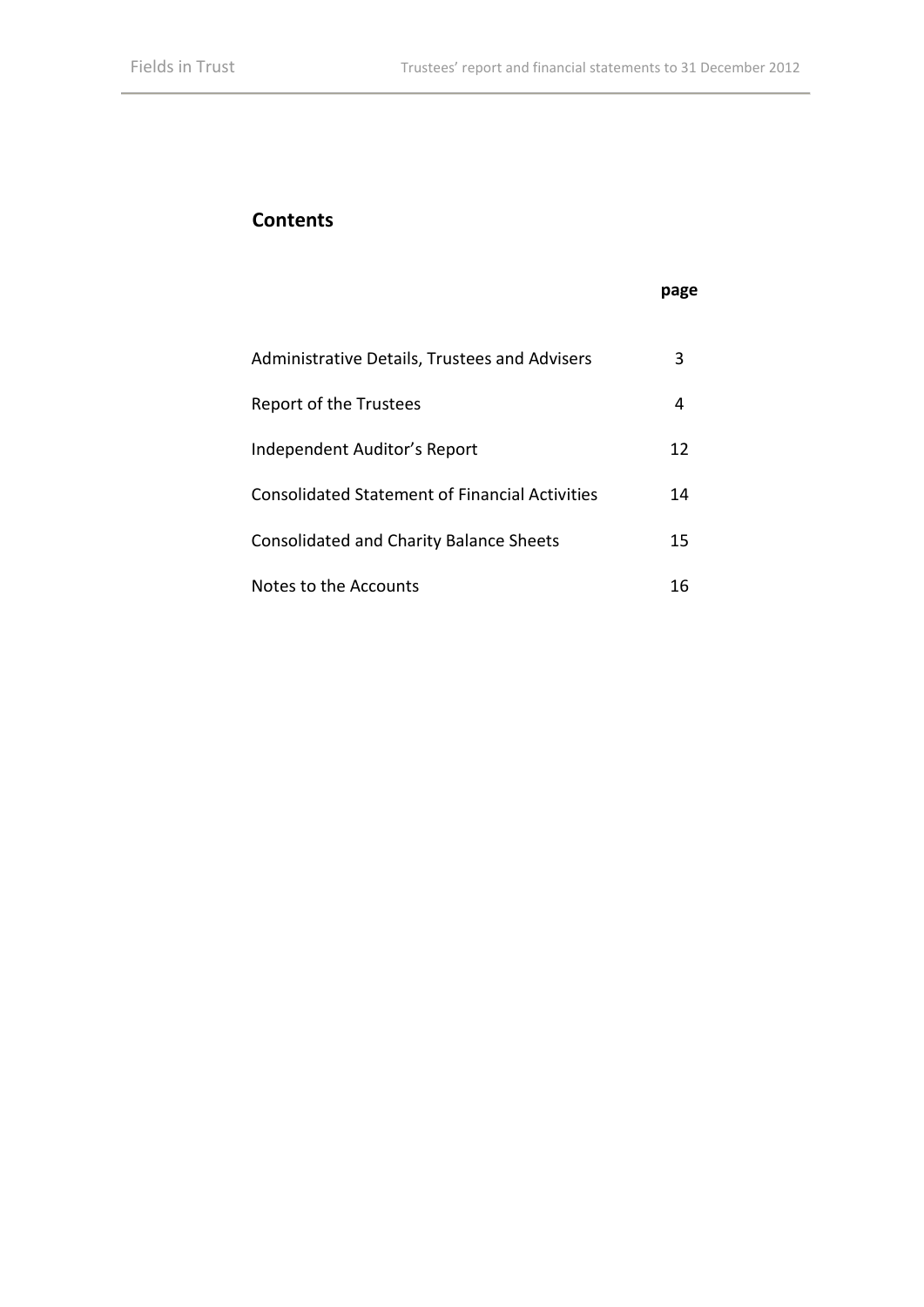# **Administrative Details, Trustees and Advisers**

# **Patron**

HM The Queen

### **President**

HRH The Duke of Edinburgh KG KT

**Vice Presidents** Gyles Brandreth Derrick Forbes

Christopher Laing OBE The Rt Hon the Earl of Stockton

### **Trustees and members of the Council**

The Lord Howard of Rising (Chairman) Richard Schuster (Vice Chairman) Jeremy Hammond (Honorary Treasurer)

Tom Barber Miles Broadbent Peter Cabrelli Chris Cobley David Elleray **Paul Garber** Paul Garber Kate Hoey MP **Arnot Hughes** Arnot Hughes David Jeffels **IVor Morgan** Tim Smith

**Principal Officers**

Deputy Chief Executive Don Earley Director of Communications and of The Queen Elizabeth II Fields Challenge Helen Griffiths

# **Professional Advisers**

**Bankers Solicitors** HSBC plc, London Lloyds Bank plc, London Clydesdale Bank plc, Edinburgh

**Auditors Investment Managers** Kingston Smith LLP, London M&G Securities Ltd, London

**Charity registration number** 306070

**Company registration number** RC000370 (incorporated by Royal Charter)

### **Office of Scottish Charity Regulator registration number** SC040357

**Registered office** 15 Crinan Street London N1 9SQ

**Fields in Trust is the operating name of the National Playing Fields Association founded in 1925 and incorporated by Royal Charter in 1933**

Chief Executive Chief Executive Alison Moore-Gwyn ( to 31<sup>st</sup> December 2012) Helen Griffiths  $($  from 1<sup>st</sup> January 2013)

Freshfields Bruckhaus Deringer LLP, London McClure Naismith, Glasgow Wright Hassall LLP, Leamington Spa Dundas & Wilson, Glasgow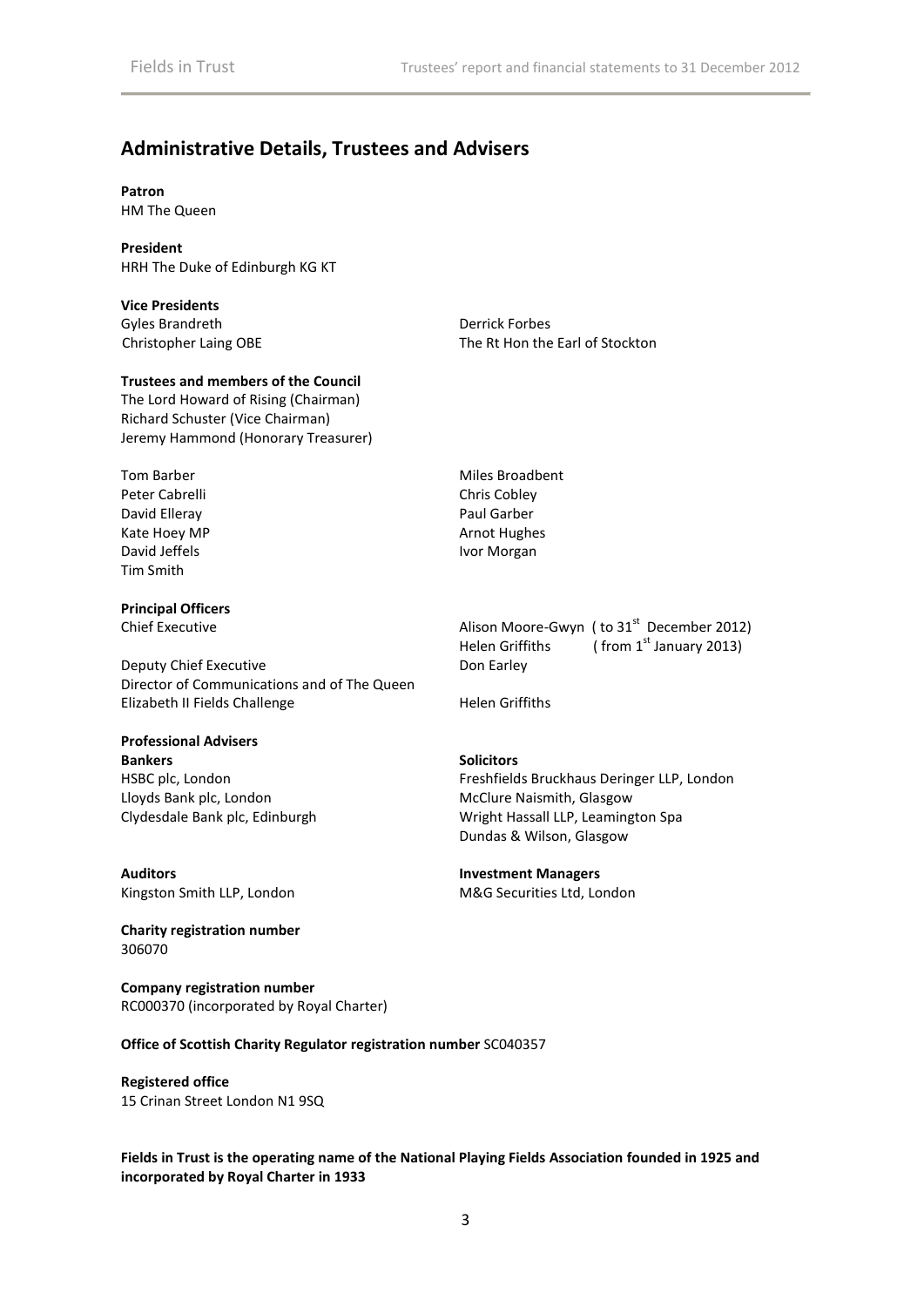# Report of the Trustees for the year ended 31 December 2012

### **Structure, Governance and Management**

Fields in Trust is the operating name of the National Playing Fields Association, a registered charity established in 1925 and incorporated by Royal Charter in 1933. The Charter, together with subsequent amendments, forms its governing document. Fields in Trust operates throughout the UK and is also registered with the Office of the Scottish Charity Regulator (OSCR).

The charity is governed by a Council of a maximum of fourteen Trustees, listed on the previous page, who serve a three-year term and are then eligible to stand for re-election. Trustees are appointed for their relevant experience and for the breadth of contribution they can offer to the charity.

All new Trustees follow a standard induction procedure that briefs them on their duties and obligations under the Charter and highlights their responsibilities as Trustees. During their term of office, they are encouraged to attend relevant external training opportunities.

The Council of Trustees meets at least four times a year and appoints such committees as it deems appropriate to manage the charity's affairs. There are currently three such committees:

- Two country committees covering Fields in Trust's work in Wales and Scotland
- An audit committee
- A fundraising committee

In addition to the committees, the Trustees appoint a Chief Executive who has a delegated authority to implement Council's decisions, and is responsible for the day to day management of the charity and of its highly committed and professional staff members.

Fields in Trust has a wholly owned subsidiary trading company, NPFA Services Limited. During the year, the company has carried out sponsorship, publicity, PR and events activities in connection with Fields in Trust's major protection programme, the Queen Elizabeth II Fields Challenge, which is referred to later in this report.

### **Risk management**

The major risks to which the charity is exposed, as identified by the Trustees, have been reviewed and systems have been established to monitor and manage those risks and to mitigate, where possible, any impact they may have on the charity and on its financial stability. During the year, the Trustees have regularly reviewed the controls that have been put in place and are satisfied that they are sufficient for the safe and continued operation of the charity.

### **Objectives and activities**

Fields in Trust's mission is to ensure that everyone – young or old, able or disabled and whether they live in an urban or rural environment – has free access to good quality, local outdoor space for sport, play and recreation. Our legal protection of playing fields ensures that these facilities are available to be enjoyed now and by future generations.

### **Aims**

Fields in Trust aims to be the leading independent organisation working throughout the United Kingdom to protect and provide good quality, attractive, local facilities to enable all sections of the community to participate in sport, play and informal recreation. Through our work we aim to improve both the health and quality of life of communities by securing access to recreational space.

### **Public Benefit**

In setting our objectives and planning our activities the Trustees have given careful consideration to the Charity Commission's general guidance on public benefit. Fields in Trust's work benefits people of all ages throughout the UK and without restriction of any kind. The facilities that Fields in Trust protects are free at the point of access for all and ensure that communities across the country have access to outdoor spaces for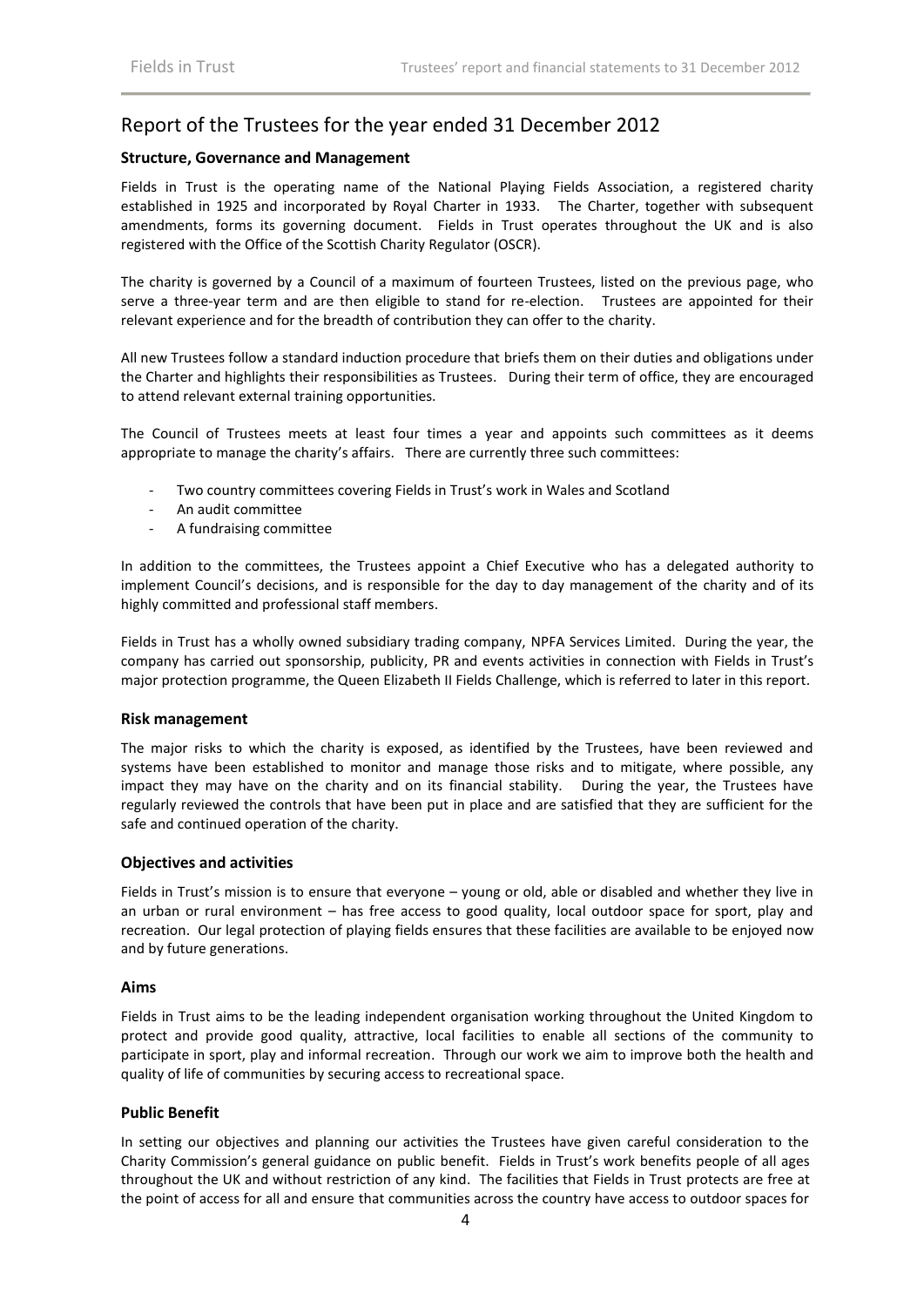sport, play and recreation. We also dispense a range of independent advice through consultation and a pool of resources that are available to download free of charge from our website. This advice provides communities with information on a range of playing field management issues and how to run a campaign to save a playing field under threat.

### **Key objectives for the year**

The recent main focus of Fields in Trust has been the planning and initial delivery of its Diamond Jubilee and Olympic Legacy programme The Queen Elizabeth II Fields Challenge\*. 2012 was therefore an important year for the organisation with the key objective of the Trustees being the successful execution of this flagship programme.

The organisation's objectives were to:

- Safeguard a network of 2,012 outdoor recreational spaces including parks, sports pitches, playgrounds, bicycle trails and nature reserves across the UK
- Facilitate community events on protected outdoor recreational spaces under the Have a Field Day banner
- Continue to build a successful working relationship with the programme's principal partner ASDA and the ASDA Foundation
- Use the opportunity to approach new and diverse funders to enable Fields in Trust improvement grants
- Build on productive alliances with partner organisations including SITA Trust and Sport England to enhance and improve protected fields
- Maintain an active and relevant position in policy issues relating to outdoor recreational space
- Fulfil the organisation's responsibility to existing protected sites
- Create a lasting legacy from the landmark events of 2012 that will serve to benefit communities now and for generations to come
- Contribute to the continuity of the organisation's history by delivering a programme which resonates with its Royal patronage
- Create a more sustainable future for the organisation as a result of increased reach and exposure.

*\*please note that this programme is known as The Queen Elizabeth Fields Challenge in Scotland. All references to the Challenge in this report are intended to read thus when concerning fields in Scotland.* 

### **Strategy**

Building on the successful start of the programme that saw Fields in Trust reach 940 sites nominated for inclusion in The Queen Elizabeth II Fields Challenge by  $31<sup>st</sup>$  December 2011, the organisation continued to work within its agreed strategy to deliver its overall goals.

### **Direct Protection**

### **Creating the Queen Elizabeth II Fields Network**

Using its structure of Regional Managers the organisation sought to secure nominations of Queen Elizabeth II Fields from all types of recreational landowners across the UK. Through active promotion of the programme to Local Authorities, Town and Parish Councils and other landowners such as sports clubs, the organisation ensured the impact and breadth of the programme. This work was supported by extensive local and national media coverage and social media activity which helped to raise the profile of the programme.

In addition to the focus of Regional Managers we attempted to maximise the influence of other organisations that were well positioned to act as advocates for the Queen Elizabeth II Fields Challenge and had a vested interest in improving the recreational space available to communities. This saw the organisation actively engage with the County Playing Fields Associations, National Governing Bodies for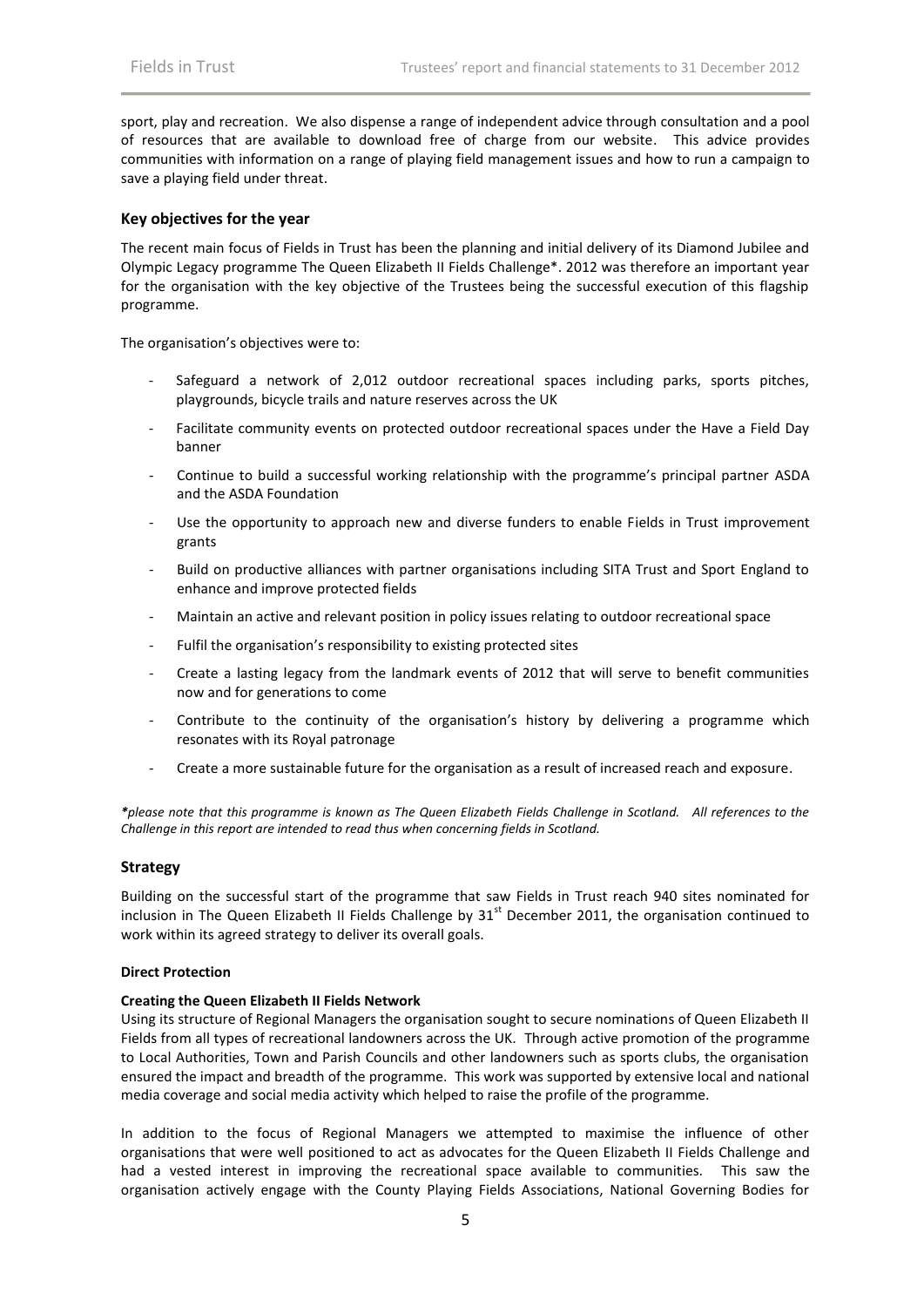Sport, Sport England, Sport Wales, sportscotland, Greenspace, Natural England County Sports Partnerships, the Rural Communities Councils and many more.

### **Increasing the Appeal**

The Queen Elizabeth II Fields Challenge presented landowners with a fantastic way to celebrate the landmark events of 2012 in their communities by safeguarding an outdoor recreational space in perpetuity as a permanent living legacy.

To try to ensure the success of the programme, we also offered the opportunity for Queen Elizabeth II Fields to:

- Participate in Have a Field Day celebrations
- Apply to Fields in Trust for improvement grants
- Benefit from external improvement funding as a result of the organisation brokering partnerships with SITA Trust and Sport England
- Nominate their sites and programmes for the Fields in Trust Awards 2012
- Work in partnership with their local ASDA store to promote events and activities
- Use the London Olympic and Paralympic Games to inspire participation in sport.

### **Indirect Protection**

A vital element of the strategy for 2012 was to ensure that the focus of the organisation on the delivery of the Queen Elizabeth II Fields Challenge did not result in any dereliction of duty of other key areas of work.

In line with our strategy in 2011 we aimed to complete and launch an online toolkit that would enable us to direct both site users and the public to advice and guidance less resource intensive than one on one support. This toolkit will also be beneficial in the future when the organisation will have a working relationship with a greatly increased number of recreational spaces.

By maintaining our position on a number of panels relating to policy, we aimed to ensure we continue to represent the best interests of all kinds of recreational space.

### **Achievements and Performance**

### **Direct Protection**

- By 31 December 2012 the organisation had secured 1544 nominations for Queen Elizabeth II Fields: 1313 in England, 125 in Scotland, 93 in Wales and 13 in Northern Ireland
- 320 Have a Field Day events were held in communities across the UK with a total attendance of 60,000 people
- We delivered a key Royal engagement in Nottingham in June 2012 with HM The Queen and TRH The Duke and Duchess of Cambridge enabling HRH The Duke of Cambridge to dedicate the programme to HM The Queen to mark the Diamond Jubilee
- We organised a further Royal engagement in Newcastle-upon-Tyne in October 2012 with HRH The Duchess of Cambridge highlighting the importance of outdoor spaces in deprived inner city areas and their diverse use
- The organisation successfully met all 2012 targets agreed with ASDA and the ASDA Foundation as part of the organisation's first commercially sponsored programme
- ASDA stores across the UK ran in store promotions and fundraising activities in aid of Fields in Trust raising over £400,000
- £1,024,000 was awarded to projects on 52 Queen Elizabeth II Fields in England and Wales as a part of our partnership with SITA Trust
- £105,000 was awarded to 73 improvement projects on Queen Elizabeth II Fields across the UK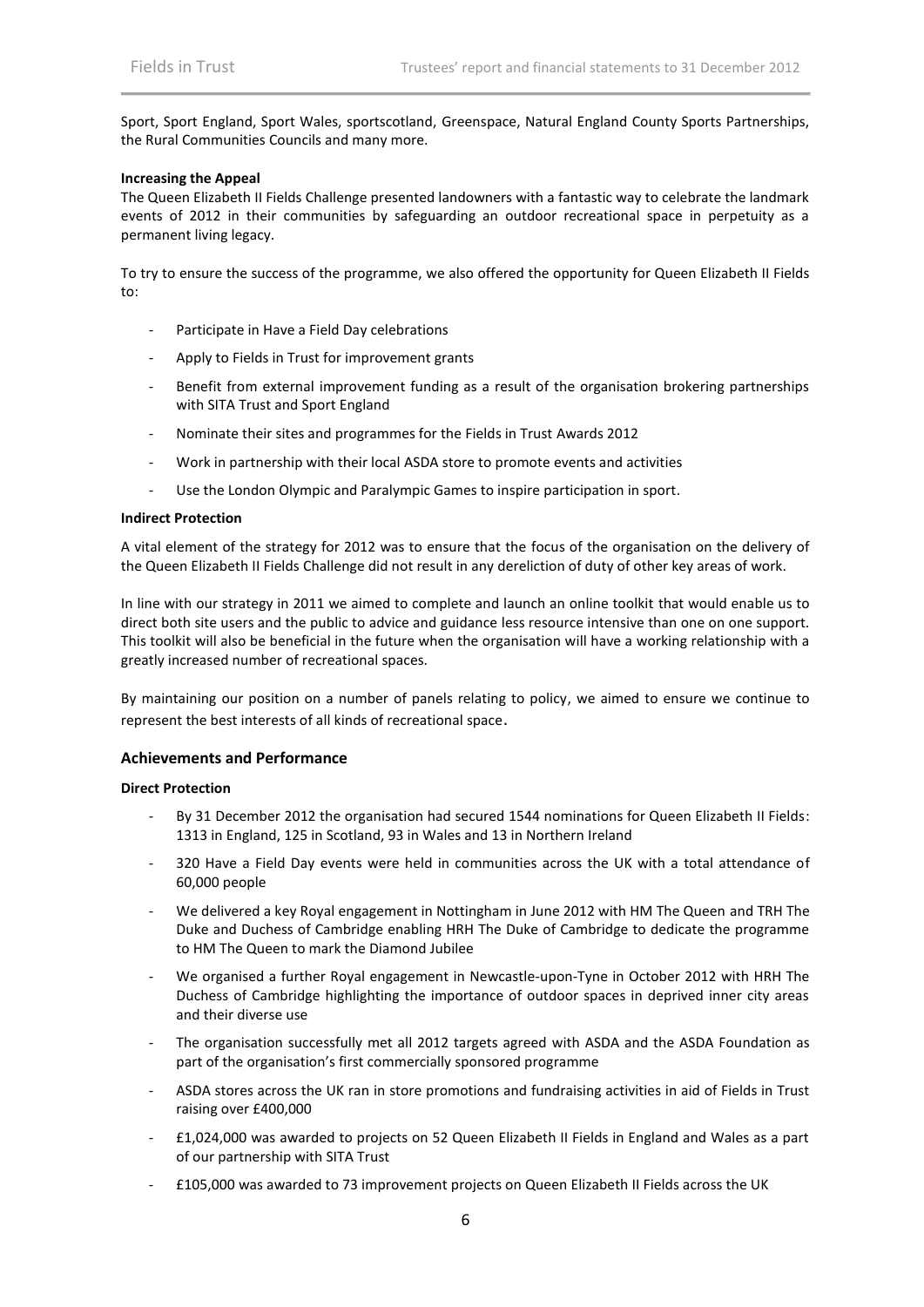- 44 Queen Elizabeth II Fields in London were pledged or received a total of £440,000 in grants to fund increased participation or improvement schemes as a result of a grant from The London Marathon Charitable Trust
- With guidance and support from English Federation for Disability Sport and Scope, we reenergised our work in the area of inclusion by distributing £80,000 between 12 projects on Queen Elizabeth II Fields to improve access to sport and play for disabled children
- The inaugural Fields in Trust Awards were held at Lords Cricket Ground rewarding landowners and communities across the UK for their outstanding efforts to protect and improve recreational space.

### **Indirect Protection**

- The Fields in Trust Fields Toolkit, supported by a grant from The Royal Foundation of the Duke and Duchess of Cambridge and Prince Harry, was launched to provide resources and support to managers and users of recreational spaces. To the end of December 2012 there have been 5,000 unique visitors and 22,500 unique page views
- The organisation achieved a significant gain for outdoor recreational spaces as a result of contributions to the consultation period of the new National Planning Policy Framework launched in March 2012
- We used media exposure effectively to lobby government for key changes to school playing fields policy
- The organisation maintained a key role on a variety of panels relating to provision and use of outdoor recreational spaces including the School Playing Fields Advisory Panel and The Children's Play Policy Forum

For further information on the organisation's achievements in 2012 please refer to our Annual Review.

### **Financial Review**

The success of the Queen Elizabeth II Fields Challenge has enabled leverage of support from existing funders and brought new funding sources. Total voluntary income increased by some 30% over 2011, facilitating planned expenditure on extending Fields in Trust's protection of recreational areas and making possible the award of improvement grants to those protected sites.

### **Funding sources**

### **Voluntary income**

The principal sources of voluntary funding during the year were The ASDA Foundation and the Great Twelve City Livery Companies, for general funds. The London Marathon Charitable Trust donated funds that were restricted to benefit those protected fields situated in London. We are immensely grateful to these and to the other organisations whose donations enabled us to successfully achieve our targets for protection and improvement.

### **Income from charitable activities**

Income from ASDA Stores Limited enabled us to extend our protection and facilitated the community events on those sites, particularly for our Have a Field Day celebrations.

Fields in Trust also works to advise and provide information on the protection and improvement of fields. This enables us to earn income from sources such as:

- Sales of our range of publications, which include advice on play and technical data and recommendations on standards for the provision of recreational facilities
- Consultancy fees from providing strategic advice on the long term protection of fields and recreation areas.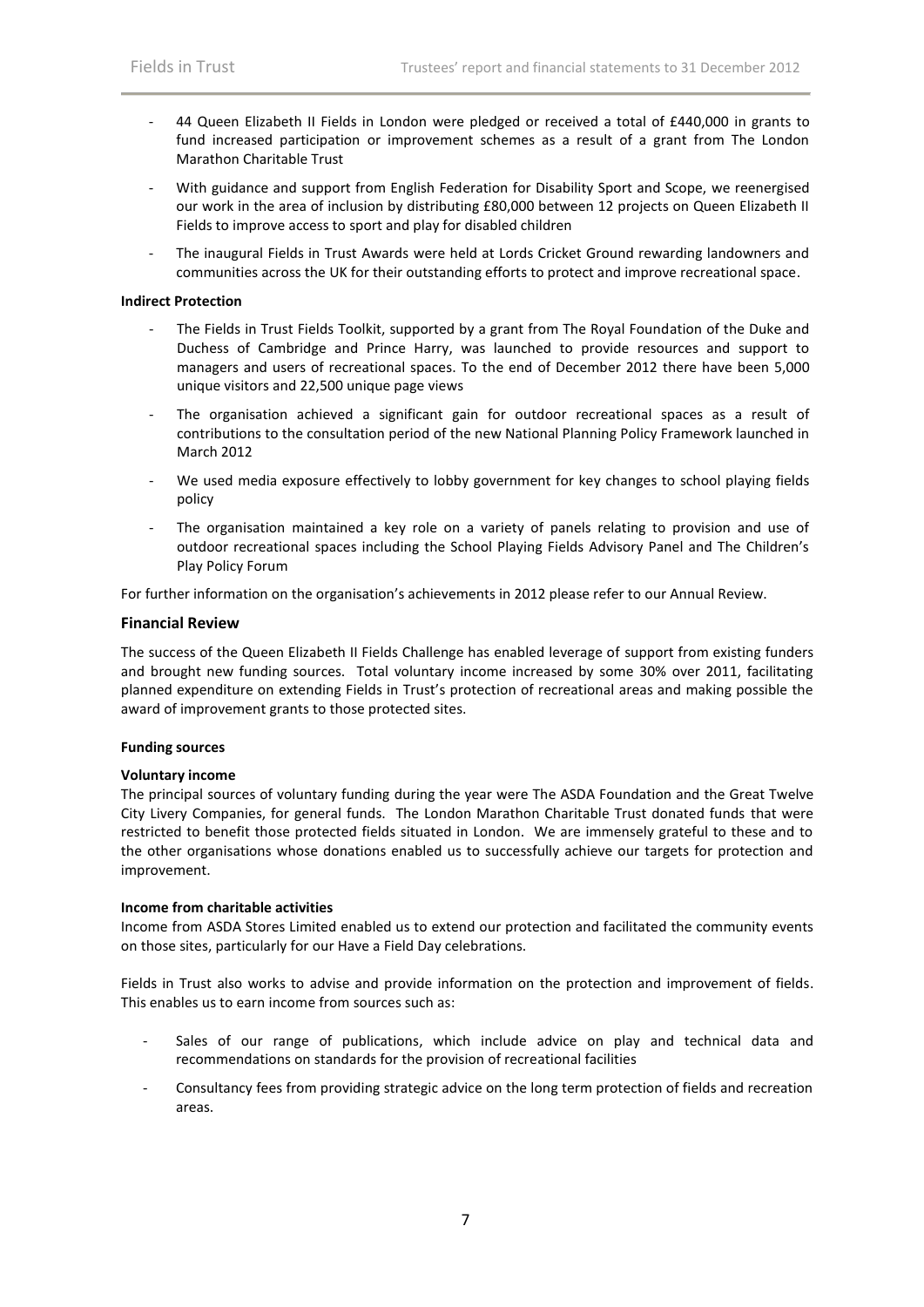### **Gifts in Kind**

Fields in Trust is grateful to the following for their contributions:

- The Fields in Trust offices in Wales and Scotland are provided at a low, economic rent and make a significant contribution as a gift in kind towards our core costs
- Freshfields Bruckhaus Derringer LLP carry out pro-bono legal work for the Queen Elizabeth II Fields Challenge, as well as allowing us to use their meeting rooms and facilities. Legal work on those fields in Scotland is provided by Dundas and Wilson
- Public relations support is provided by Broadgate Mainland

These contributions have been included in the financial statements at their respective values as notified by the donors or at a comparable market rate.

### **How the funding was spent**

During the year over £2.5m was spent on the continued implementation and development of The Queen Elizabeth II Fields Challenge. This sum includes over £586,000 in grants for long-term protection and improvements to fields protected through this initiative as described within this report.

Including the information and advice services we give, 88 pence in every pound spent by the charity was used directly on its core work. Administration, finance and management costs were allocated across our projects and charitable activities as disclosed at the end of note 6 to the accounts.

### **Reserves policy**

The Trustees review the charity's anticipated income and expenditure targets and budgets on a regular basis, taking into account planned investment and future operating programmes. The Trustees have taken the decision to designate £1.8m from the general reserves as a Fields Legacy Fund. It is hoped this will help to ensure sufficient funding to enable the charity to maintain a watch over the greatly increased number of fields and play areas it now safeguards.

At the close of 2012, the charity and its subsidiary have combined unrestricted reserves of just over £3.6m, comprising:

**£000**

|                                                            | <b>£000</b> |
|------------------------------------------------------------|-------------|
| Funds representing the Charity's Fixed Assets (designated) | 596         |
| Fields Legacy Fund (designated)                            | 1.800       |
| Free Reserves                                              | 1,239       |
|                                                            | 3,635       |

Free reserves (£1.2m) are those unrestricted funds not invested in fixed assets, earmarked for specific purposes or otherwise committed and represent around 12 months forward expenditure, which is budgeted at £1,174,000 for 2013.

In reviewing Fields in Trust's reserves policy, the Trustees have considered carefully the following conditions, some of which are specific to the charity:

- The nature of the work, which is concerned with land protection in perpetuity
- The lack of guaranteed regular income (e.g. from public service level agreements etc)
- Future needs, opportunities, contingencies and risks
- Responsibilities and obligations to employees

The Trustees consider that, in order to continue Fields in Trust's land protection and improvement policies and to provide the financial flexibility necessary to manage future development, it is prudent to retain reserves totalling around 12 months forward expenditure.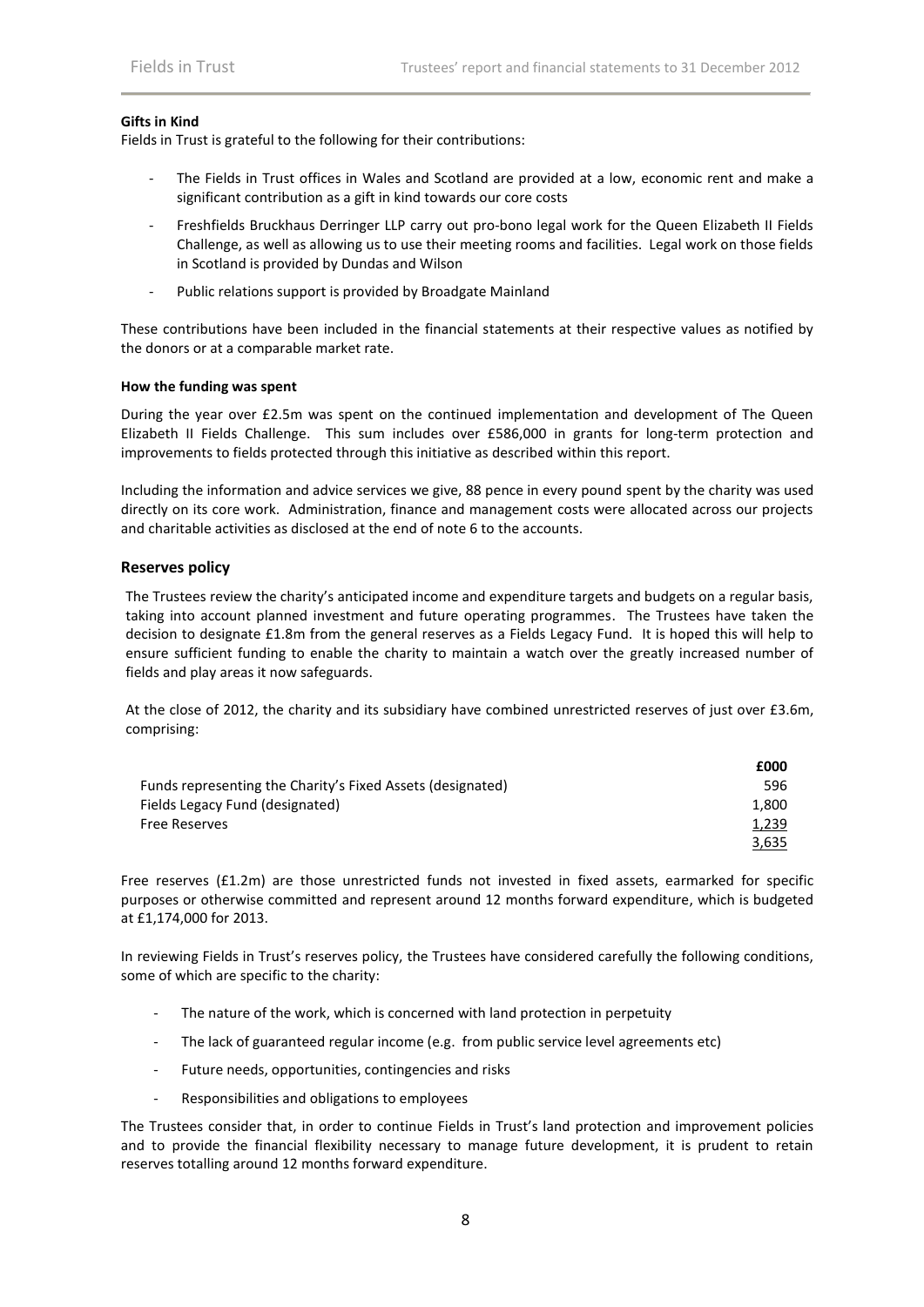### **Investment policy and performance**

In accordance with the charity's Royal Charter, the Trustees have the power to invest in such stocks, shares, investments and property as they see fit. Professional advice is sought and reviewed annually.

The charity's funds are invested with M&G Securities and the Trustees are satisfied with the continued performance of these investments. The portfolio consists of Charibond and Charifund Common Investment Funds and is held in the ratio of approximately 75% growth funds and 25% income funds, in accordance with the Trustees' current investment policy.

The performance of the investments is reviewed by the audit committee which meets four times a year. The total fund has grown £172.7K during 2012 and there was a further investment of £370,000 during the latter part of the year. Taking into account dividend income received and the capital growth, there was a total return from the investments of 13.1%.

Sufficient cash to maintain adequate day to day working capital is placed on overnight and short-term money markets. During the latter half of the year, significant grants were received and these have been placed temporarily on short-term money markets prior to their appropriate medium- to long-term investment.

### **Grant making policy**

The bulk of Fields in Trust's activities are concentrated on the provision of protection and improvement services, along with campaigning and lobbying for greater awareness. Where funds allow, the Trustees may award grants for the improvement and maintenance of playing fields, play areas and recreational schemes, on condition the field is under the charity's protection. Such grants will generally be made from restricted funding or from general funds designated for that purpose and will be awarded under the conditions imposed by the funder, Fields in Trust or both. The charity does not generally make grants for unsolicited applications or to individuals.

### **Plans for future periods**

The Trustees confirm that the first priority in 2013 will be to finalise all work relating to the Queen Elizabeth II Fields Challenge. The organisation will then move into a new phase of activity which aims to build on the greater reach and profile achieved through the programme. We plan to:

- Execute the remaining Deeds of Dedication for the Queen Elizabeth II Fields
- Endeavour to achieve the few remaining QEII Fields within a 5 mile radius of ASDA stores to fulfil the target of 500 agreed with the principal partner
- Work with the principal partner to highlight achievements of the programme through QEII Field plaque unveilings and signage
- Deliver Have a Field Day 2013 on 500 Fields in Trust protected sites across the UK
- Promote and deliver Fields in Trust Awards 2013 to encourage protection, improvements and activity on Fields in Trust protected sites
- Create a register of all outdoor recreational space across the UK to enable strategic focus for future protection work
- Establish a regular survey and evaluation of all Fields in Trust protected sites
- Support managers and users of outdoor recreational spaces through the provision of exemplary online resources
- Campaign in England, Scotland, Wales and Northern Ireland to effect strengthening of statutory legislation relating to playing fields and outdoor recreational spaces
- Secure improvement grants for Fields in Trust protected sites through both fundraising and third party organisations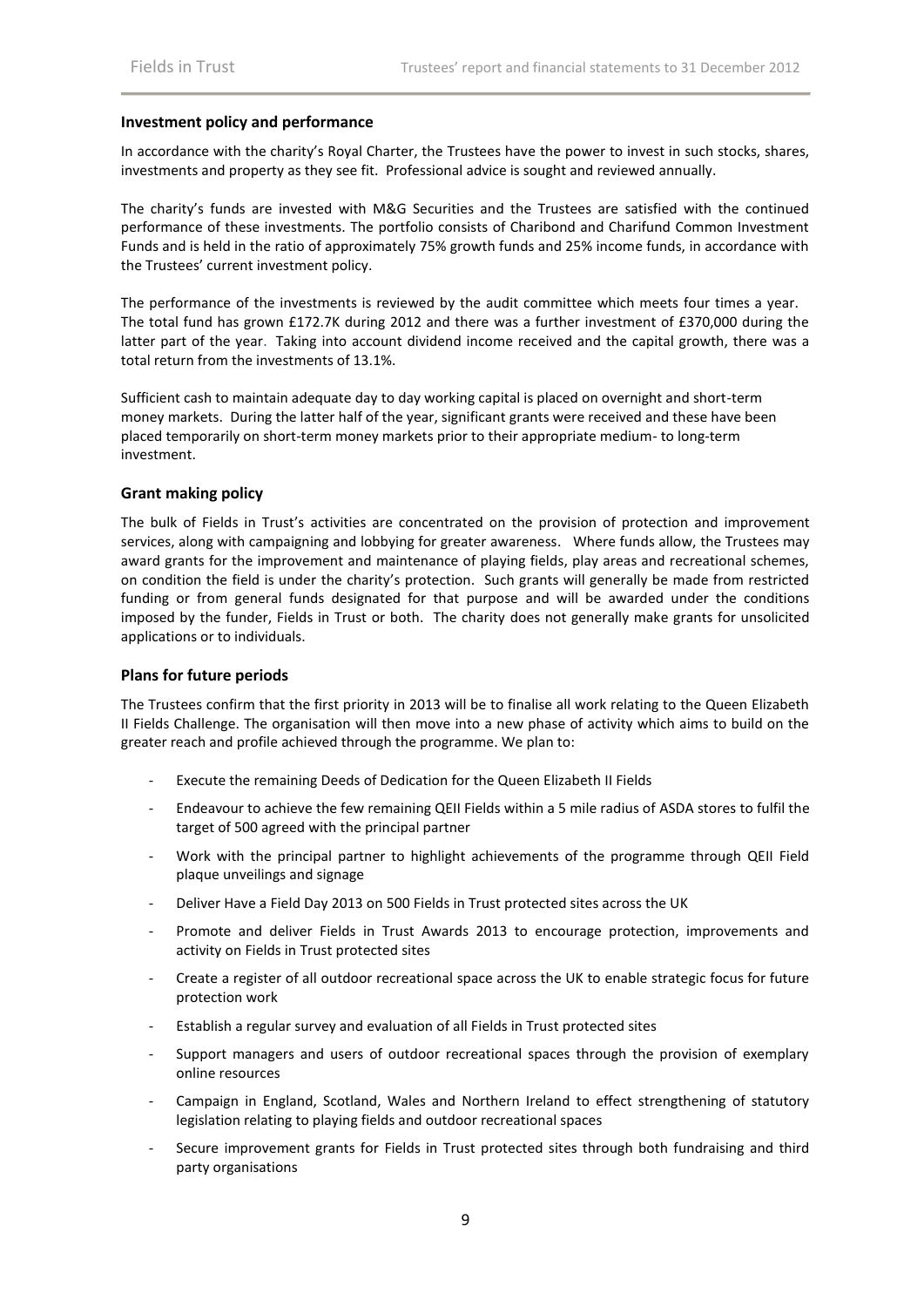- Build effective partnerships with relevant organisations to provide greater impact and support for the organisation's work
- Increase membership of the organisation to leverage lobbying power and create sustainable revenue stream
- Work within the context of current social climate to promote the important role of recreational spaces
- Build on the success of the programme to engage new stakeholders and funders

### **Overview**

2013 represents a significant opportunity for Fields in Trust to capitalise on the success of the Queen Elizabeth II Fields Challenge and identify new opportunities for the next phase of the organisation.

Through the programme we have achieved a far greater profile and awareness of our work and are fortunate that this has coincided with a groundswell of public opinion in support of the importance of outdoor spaces of all kinds.

2013 will present challenges for the organisation in the aftermath of the flagship initiative both in terms of funding and land protection and therefore we will be working to secure a diverse range of programmes to expand income streams and extend activity in existing protected sites.

### **Funds held as Custodian Trustee**

The charity acts as custodian trustee to other charities whose objects are similar and concerned with the protection and improvement of playing fields. Those charities for which Fields in Trust holds investments are listed in note 20 to the accounts. These investments are held separately from the charity's own investments and are not included in the financial statements, although income arising from those investments is held by Fields in Trust in separate restricted funds and shown as a creditor on the balance sheet.

### **Statement of Trustees' Responsibilities**

The trustees are responsible for preparing the Trustees' Report and the financial statements in accordance with applicable law and United Kingdom Accounting Standards (United Kingdom Generally Accepted Accounting Practice.)

The law applicable to charities in England, Wales and Scotland under section 144 of the Charities Act 2011 requires the trustees to prepare financial statements for each financial year which give a true and fair view of the state of the affairs of the charity and of the incoming resources and application of resources of the charity for that period. In preparing these financial statements, the trustees are required to:

- Select suitable accounting policies and then apply them consistently
- Observe the methods and principles in the Charities SORP
- Make judgements and estimates that are reasonable and prudent
- State whether applicable accounting standards have been followed, subject to any material departures disclosed and explained in the financial statements
- Prepare the financial statements on the going concern basis unless it is inappropriate to presume that the charity will continue in business.

The trustees are responsible for keeping proper accounting records that disclose with reasonable accuracy at any time the financial position of the charity and enable them to ensure that the financial statements comply with the Charities Act 2011, the Charity (Accounts and Reports) Regulations 2008, the Charities and Trustee Investment (Scotland) Act 2005, the Charities Accounts (Scotland) Regulations 2006 and the provisions if the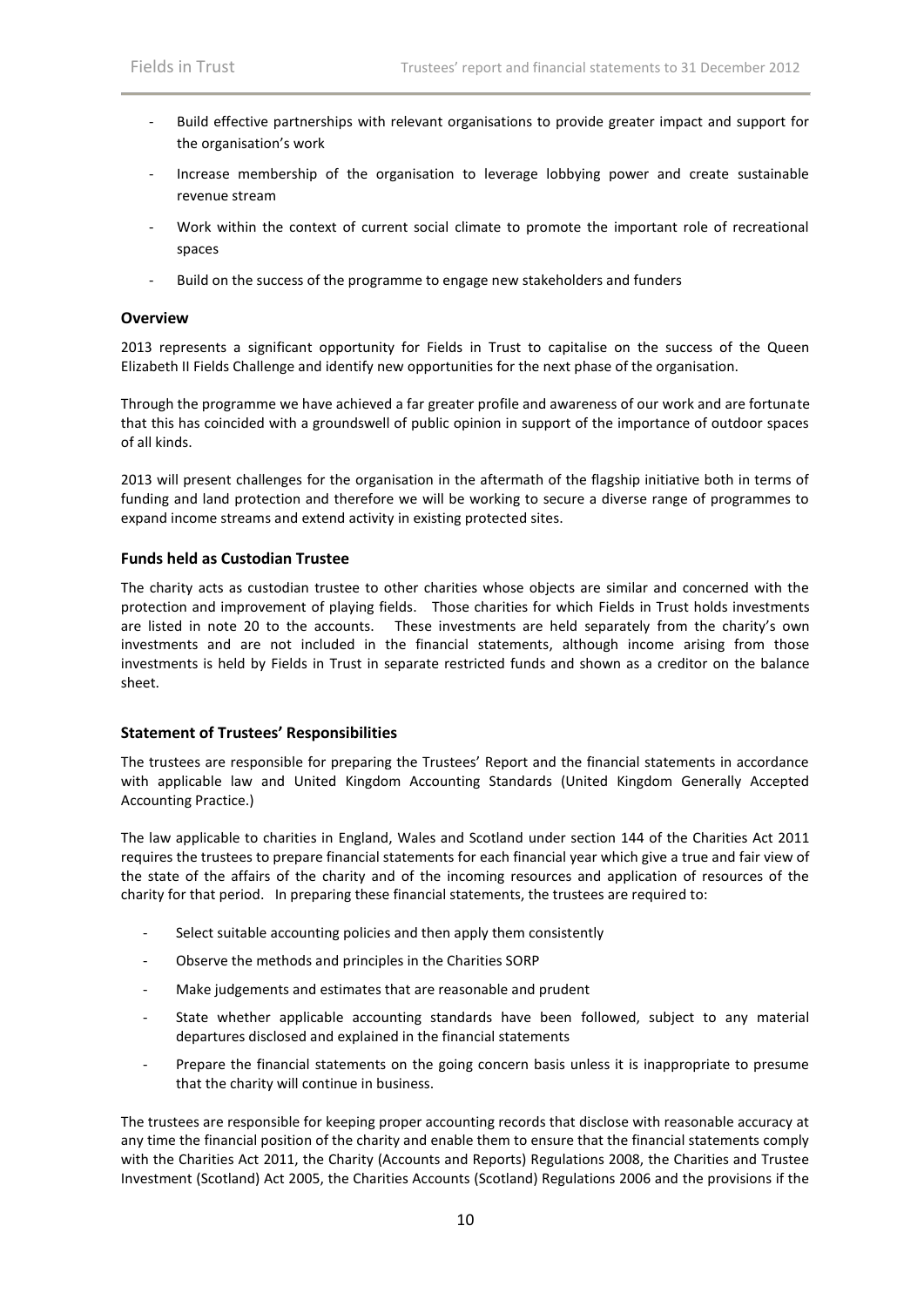charity's constitution. They are also responsible for safeguarding the assets of the charity and hence for taking reasonable steps for the prevention and detection of fraud and other irregularities.

The trustees are responsible for the maintenance and integrity of the charity and financial information included on the charity's website. Legislation in the United Kingdom governing the preparation and dissemination of financial statements may differ from legislation in other jurisdictions

In so far as the Trustees are aware:

- there is no relevant audit information of which the charity's auditor is unaware and
- the trustees have taken all steps that they ought to have taken to make themselves aware of any relevant audit information and to establish that the auditor is aware of that information.

Signed on behalf of the Trustees Lord Howard of Rising Chairman

7 March 2013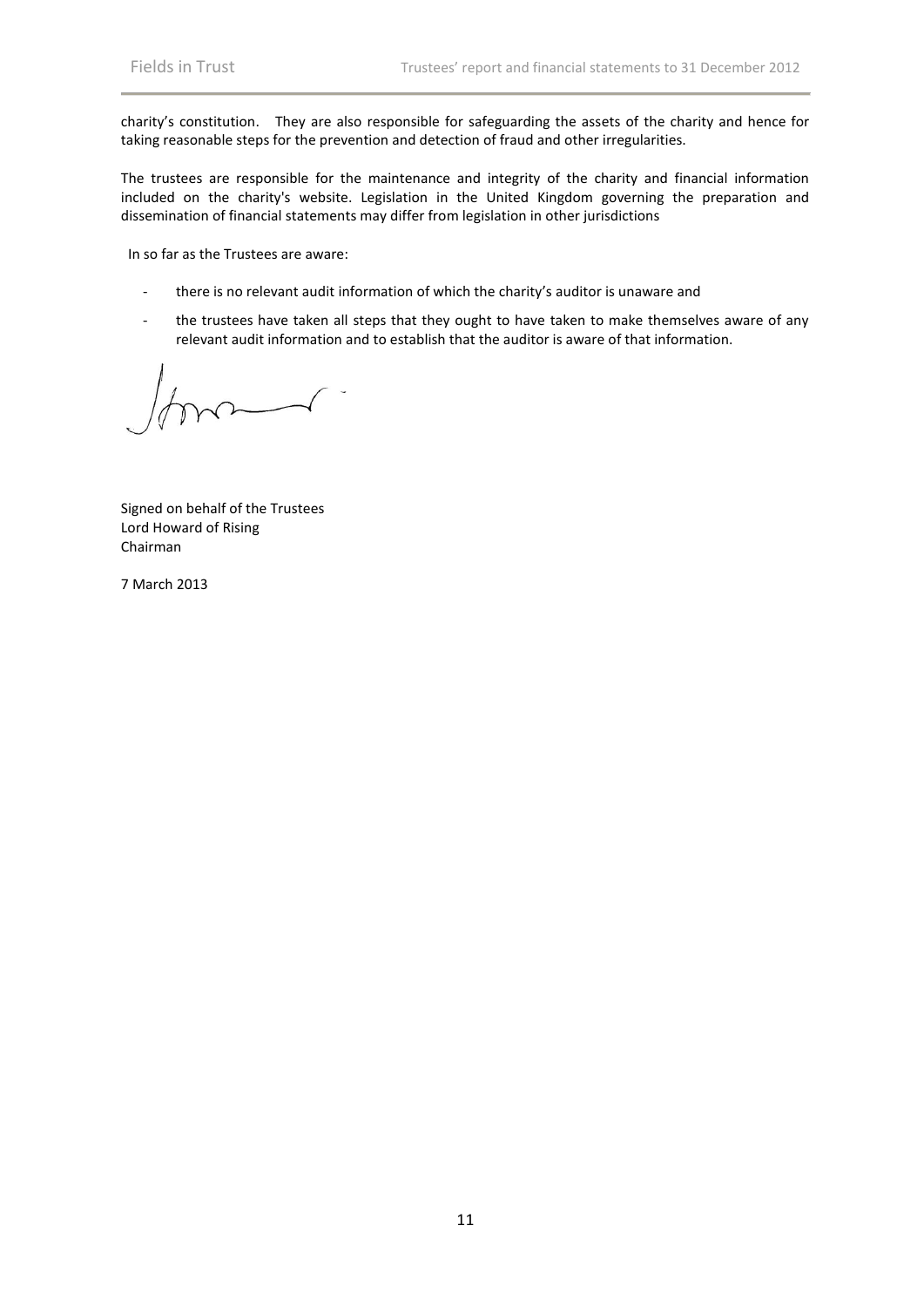# **Independent Auditor's Report to the Trustees of Fields in Trust (National Playing Fields Association)**

We have audited the financial statements of Fields in Trust for the year ended 31 December 2012 which comprise the Group Statement of Financial Activities, the Group and Charity Balance Sheets and the related notes. The financial reporting framework that has been applied in their preparation is applicable law and United Kingdom Accounting Standards (United Kingdom Generally Accepted Accounting Practice).

This report is made solely to the charity's trustees, as a body, in accordance with Chapter 3 of Part 8 of the Charities Act 2011 and in accordance with section 44  $(1)(c)$  of the Charities and Trustee Investment (Scotland) Act 2005. Our audit work has been undertaken for no purpose other than to draw to the attention of the charity's trustees those matters which we are required to state to them in an auditor's report and for no other purpose. To the fullest extent permitted by law, we do not accept or assume responsibility to any party other than the charity and charity's trustees as a body, for our audit work, for this report, or for the opinion we have formed.

### **Respective Responsibilities of Trustees and Auditors**

As explained more fully in the Trustees' Responsibilities Statement set out on pages 10 and 11, the trustees are responsible for the preparation of financial statements which provide a true and fair view.

We have been appointed as auditors under section 144 of the Charities Act 2011 and under section 44 (1) (c) of the Charities and Trustee Investment (Scotland) Act 2005 and report to you in accordance with regulations made under that act. Our responsibility is to audit the financial statements in accordance with applicable law and International Standards on Auditing (UK and Ireland). Those standards require us to comply with the Auditing Practices Board's Ethical Standards for Auditors.

We report to you our opinion as to whether the financial statements give a true and fair view, have been properly prepared in accordance with United Kingdom Generally Accepted Accounting Practice and have been prepared in accordance with the Charities Act 2011, the Charities and Trustee Investment (Scotland) Act 2005 and Regulation 8 of the Charities Accounts (Scotland) Regulations 2006.

### **Scope of the audit of the financial statements**

An audit involves obtaining evidence about the amounts and disclosures in the financial statements sufficient to give reasonable assurance that the financial statements are free from material misstatement, whether caused by fraud or error. This includes an assessment of: whether the accounting policies are appropriate to the charity's circumstances and have been consistently applied and adequately disclosed; the reasonableness of significant accounting estimates made by the trustees; and the overall presentation of the financial statements. In addition, we read all the financial and non-financial information in the Annual Report to identify material inconsistencies with the audited financial statements. If we became aware of any apparent material misstatements or inconsistencies, we consider the implications for our report.

### **Opinion on the financial statements**

In our opinion the financial statements:

- give a true and fair view of the state of the charity's affairs as at 31 December 2012 and of its incoming resources and application of resources, including its income and expenditure, for the year then ended;
- have been properly prepared in accordance with United Kingdom Generally Accepted Accounting Practice; and
- have been properly prepared in accordance with the requirements of the Charities Act 2011, the Charities and Trustee Investment (Scotland) Act 2005 and regulations 6 and 8 of the Charities Accounts (Scotland) Regulations 2006 (as amended).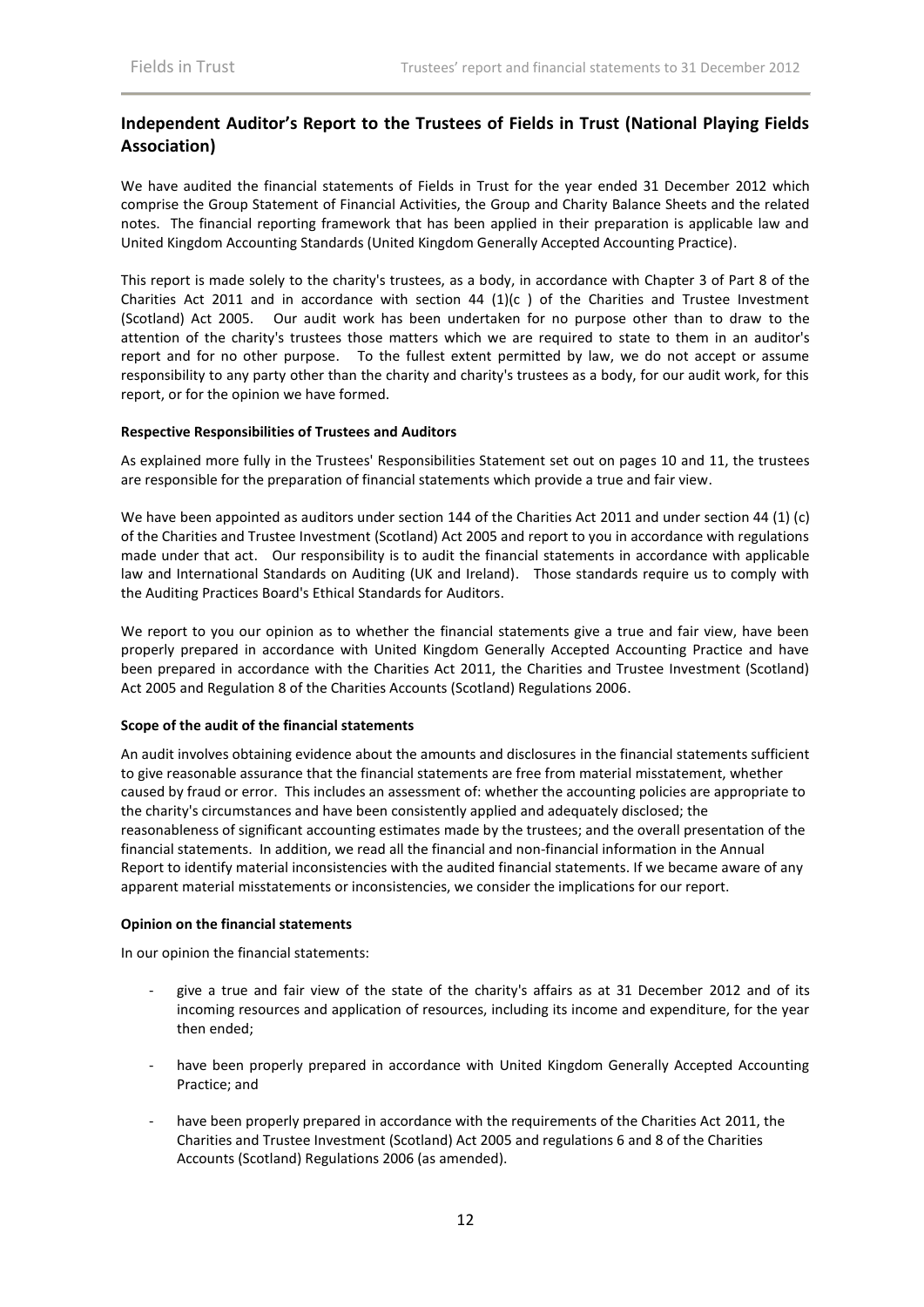### **Matters on which we are required to report by exception**

We have nothing to report in respect of the following matters where the Charities Act 2011 and the Charities Accounts (Scotland) Regulations 2006 (as amended) requires us to report to you if, in our opinion:

- the information give in the Trustees' Annual Report is inconsistent in any material respect with the financial statements; or
- the charity has not kept sufficient accounting records; or
- the financial statements are not in agreement with the accounting records and returns; or
- we have not received all the information and explanations we require for our audit.

Kigt like LLP

### **Kingston Smith LLP**

Devonshire House Statutory Auditor 60 Goswell Road London EC1M 7AD

Date: 7 March 2013

Eligible to act as an auditor in terms of section 1212 of the Companies Act 2006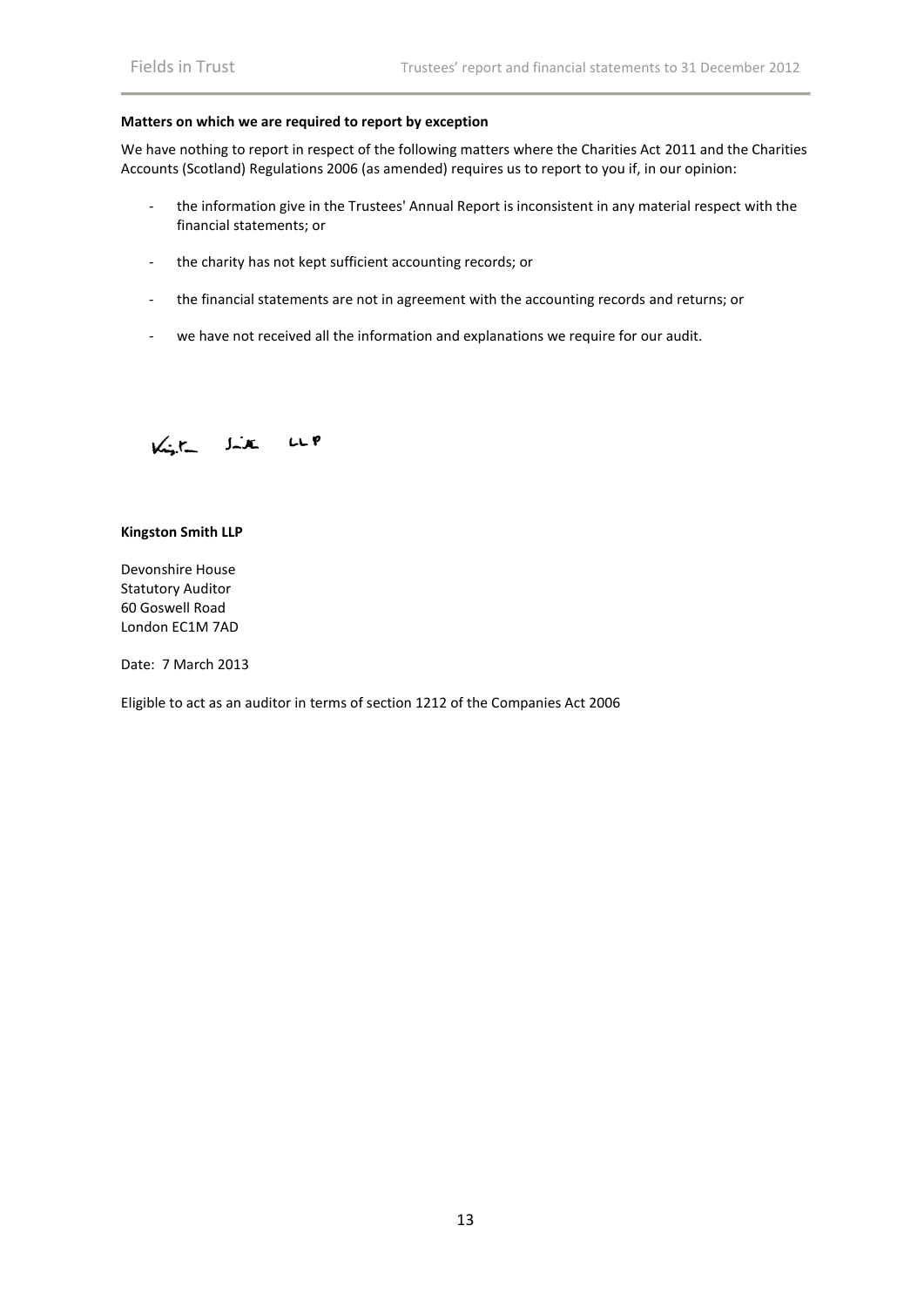# **Consolidated Statement Of Financial Activities (including income and expenditure account) for the year ended 31 December 2012**

|                                                       | <b>Designated Funds</b> |                      |                          |                          |                          |                          |                      |
|-------------------------------------------------------|-------------------------|----------------------|--------------------------|--------------------------|--------------------------|--------------------------|----------------------|
|                                                       |                         | Unrestricted         | <b>Fixed Assets</b>      | <b>Fields</b>            | Restricted               | <b>Total Funds</b>       | <b>Total Funds</b>   |
|                                                       | <b>Notes</b>            | funds                | Fund                     | Legacy Fund              | Funds                    | 2012                     | 2011                 |
| <b>Incoming resources</b>                             |                         | £                    | £                        |                          | £                        | £                        | £                    |
| Voluntary income<br>Income from charitable activities | 2a<br>2 <sub>b</sub>    | 1,591,188<br>256,565 |                          |                          | 498,651                  | 2,089,839<br>256,565     | 1,238,390<br>398,328 |
| Activities for generating funds                       |                         |                      |                          |                          |                          |                          |                      |
| Investment income                                     | 2c<br>2d                | 1,520,428<br>67,974  |                          |                          | 8,870                    | 1,520,428<br>76,844      | 214,377<br>72,684    |
|                                                       |                         |                      |                          |                          |                          |                          |                      |
| <b>Total incoming resources</b>                       |                         | 3,436,155            |                          | $\blacksquare$           | 507,521                  | 3,943,676                | 1,923,779            |
| Less: costs of generating funds                       |                         |                      |                          |                          |                          |                          |                      |
| Costs of generating voluntary income                  | 6a                      | 227,863              |                          |                          |                          | 227,863                  | 104,299              |
| Costs of activities for generating funds              | 6 <sub>b</sub>          | 54,944               |                          |                          |                          | 54,944                   | 149,675              |
| <b>Total costs of generating funds</b>                |                         | 282,807              |                          |                          |                          | 282,807                  | 253,974              |
| Net incoming resources available for                  |                         |                      |                          |                          |                          |                          |                      |
| charitable activities                                 |                         | 3,153,348            |                          |                          | 507,521                  | 3,660,869                | 1,669,805            |
|                                                       |                         |                      |                          |                          |                          |                          |                      |
| <b>Charitable activities</b>                          |                         |                      |                          |                          |                          |                          |                      |
| -Land protection & improvement                        | 6c                      | 1,358,900            |                          |                          | 512,885                  | 1,871,785                | 1,374,398            |
| -Information & advice services                        | 6d                      | 270,287              |                          |                          | 93,695                   | 363,982                  | 53,128               |
| <b>Total charitable activity costs</b>                |                         | 1,629,187            | $\overline{\phantom{a}}$ | $\overline{\phantom{a}}$ | 606,580                  | 2,235,767                | 1,427,526            |
|                                                       |                         |                      |                          |                          |                          |                          |                      |
| Governance costs                                      | 6e                      | 22,187               |                          | $\overline{\phantom{a}}$ |                          | 22,187                   | 20,589               |
| <b>Total resources expended</b>                       |                         | 1,934,181            | $\blacksquare$           | $\overline{\phantom{a}}$ | 606,580                  | 2,540,761                | 1,702,089            |
|                                                       |                         |                      |                          |                          |                          |                          |                      |
| Net incoming/ (outgoing) resources                    |                         |                      |                          |                          |                          |                          |                      |
| for the year                                          | 8                       | 1,501,974            |                          |                          | (99,059)                 | 1,402,915                | 221,690              |
| Movement in investment values                         | 11                      | 112,714              | $\sim$                   | ÷.                       | 60,012                   | 172,726                  | (34, 822)            |
| Net movement in funds before<br>transfers             |                         | 1,614,688            |                          |                          | (39,047)                 | 1,575,641                | 186,868              |
| Transfers between funds                               | 19                      | (1,787,257)          | (12, 743)                | 1,800,000                | $\overline{\phantom{a}}$ | $\overline{\phantom{a}}$ |                      |
| Net movement in funds after                           |                         |                      |                          |                          |                          |                          |                      |
| transfers                                             |                         | (172, 569)           | (12, 743)                | 1,800,000                | (39,047)                 | 1,575,641                | 186,868              |
| Total funds 1 January 2012                            |                         | 1,411,462            | 609,094                  |                          | 570,564                  | 2,591,120                | 2,404,252            |
| Total funds at 31 December 2012                       |                         | 1,238,893            | 596,351                  | 1,800,000                | 531,517                  | 4,166,761                | 2,591,120            |

The notes on the following pages form part of these accounts.

The charity has no gains or losses other than the surpluses or deficits for the two financial years shown above. All amounts relate to continuing activities.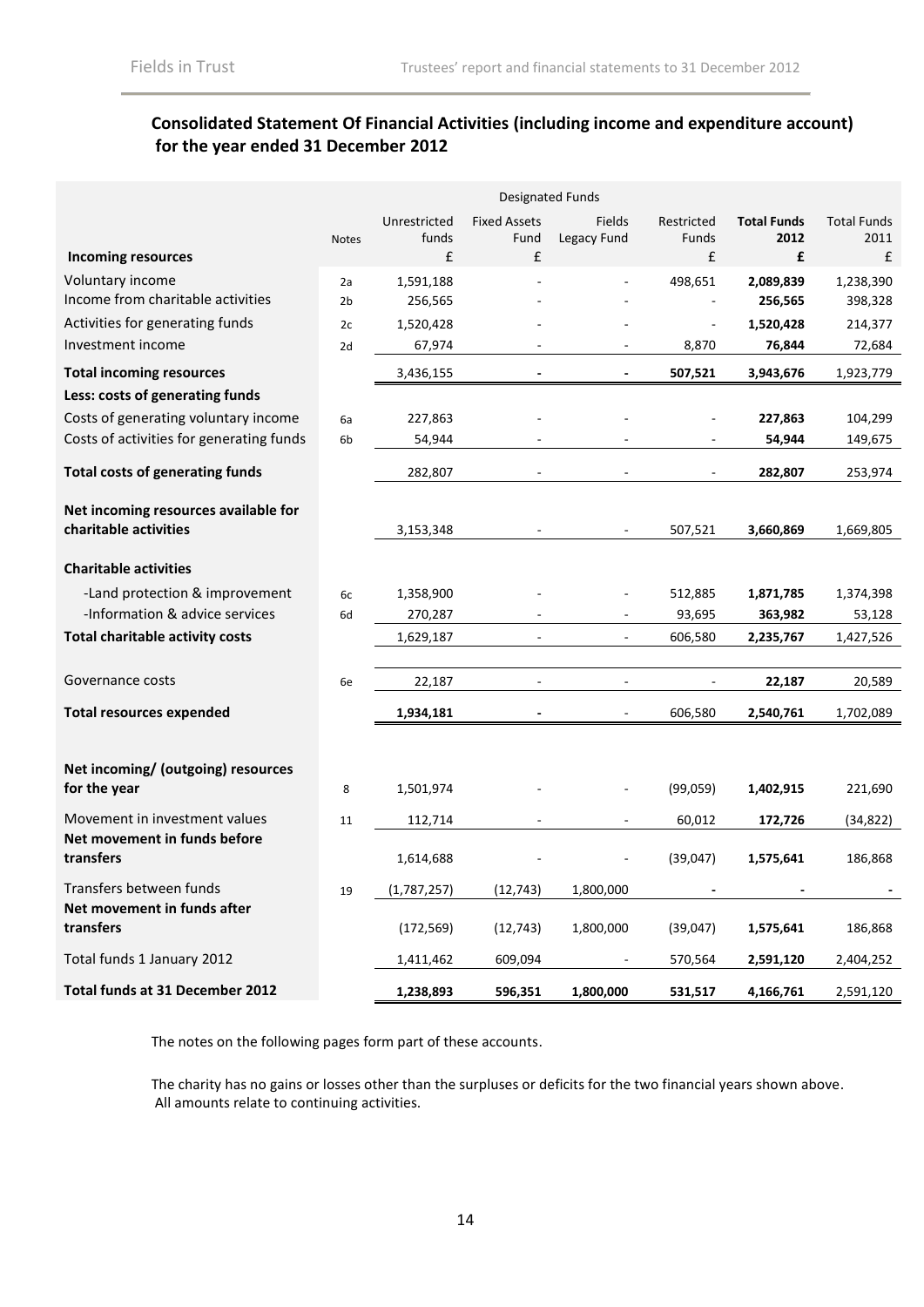# **Consolidated and Charity Balance Sheets as at 31 December 2012**

|                                    |      | Group              | Charity            |                    |           |
|------------------------------------|------|--------------------|--------------------|--------------------|-----------|
|                                    | Note | 2012               | 2011               | 2012               | 2011      |
|                                    |      | $\pmb{\mathsf{f}}$ | $\pmb{\mathsf{f}}$ | $\pmb{\mathsf{f}}$ | £         |
| <b>Fixed assets</b>                |      |                    |                    |                    |           |
| Tangible fixed assets              | 10   | 596,350            | 609,094            | 596,350            | 609,094   |
| Investments                        | 11   | 2,353,587          | 1,810,861          | 2,367,579          | 1,824,852 |
|                                    |      | 2,949,937          | 2,419,955          | 2,963,929          | 2,433,946 |
| <b>Current assets</b>              |      |                    |                    |                    |           |
| Loans to help recreational schemes | 12   |                    | 1,465              |                    | 1,465     |
| Debtors                            | 13   | 1,010,981          | 187,332            | 966,249            | 200,687   |
| Cash at bank and in hand           | 14   | 1,437,053          | 736,606            | 1,395,378          | 676,509   |
|                                    |      | 2,448,034          | 925,403            | 2,361,627          | 878,661   |
| <b>Current liabilities</b>         |      |                    |                    |                    |           |
| Creditors                          | 15   | 1,231,210          | 754,238            | 1,158,795          | 721,487   |
| <b>Net current assets</b>          |      | 1,216,824          | 171,165            | 1,202,832          | 157,174   |
| <b>Net Assets</b>                  | 17   | 4,166,761          | 2,591,120          | 4,166,761          | 2,591,120 |
|                                    |      |                    |                    |                    |           |
| <b>Represented by</b>              |      |                    |                    |                    |           |
| Restricted funds                   | 18   | 531,517            | 570,564            | 531,517            | 570,564   |
| Designated funds                   | 19   | 2,396,351          | 609,094            | 2,396,351          | 609,094   |
| General funds                      |      | 1,238,893          | 1,411,462          | 1,238,893          | 1,411,462 |
|                                    |      | 4,166,761          | 2,591,120          | 4,166,761          | 2,591,120 |

The notes on the following pages form part of these accounts.

These accounts were approved and authorised for issue by the Trustees and were signed on its behalf on 7 March 2013 by

**The Lord Howard of Rising Chairman**

**Jeremy Hammond Treasurer**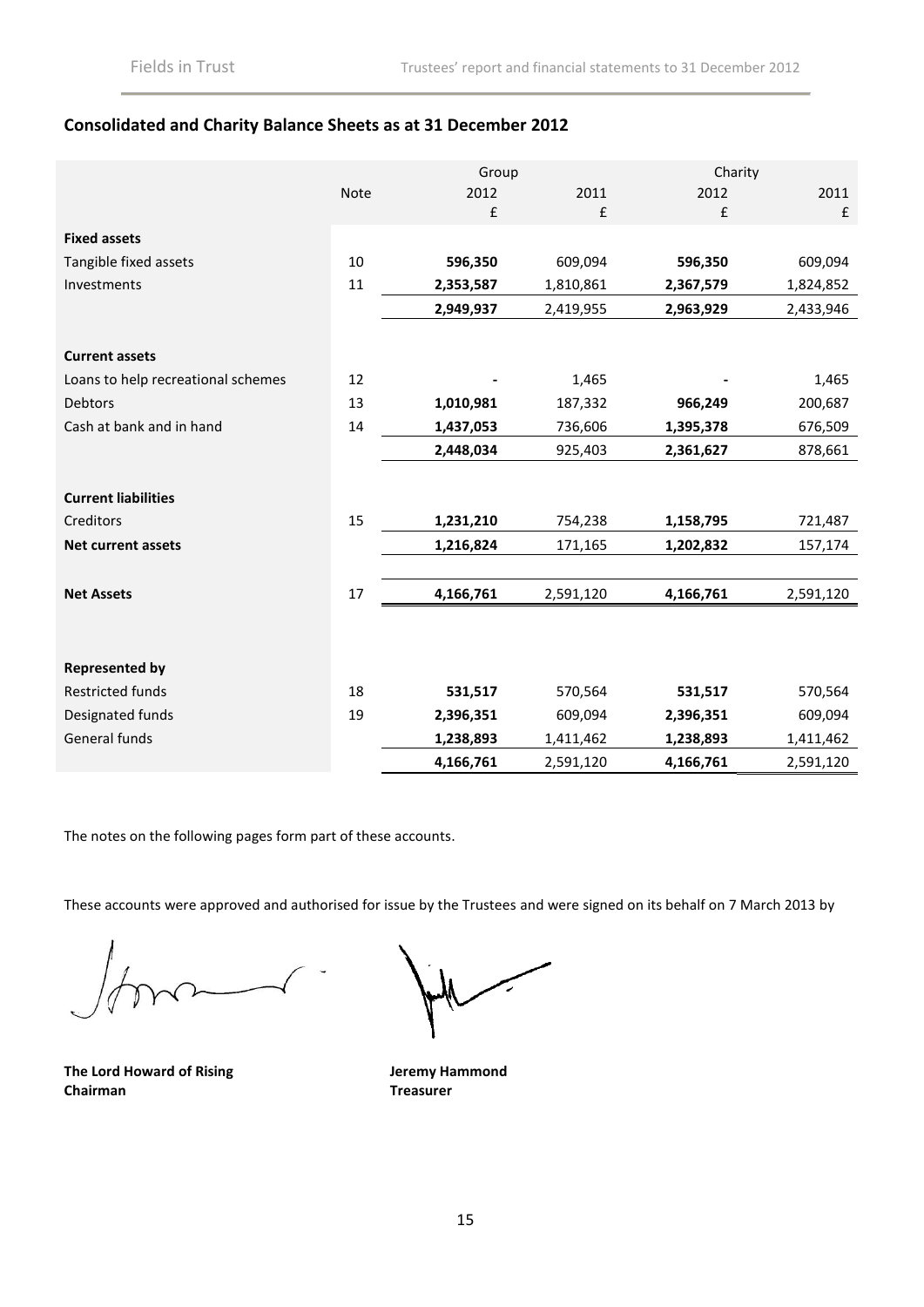### **NOTES TO THE ACCOUNTS for the year ended 31 December 2012**

### **1 Accounting policies**

The accounts are prepared under the historical cost convention with the exception of investments which are included at market value. The accounts have been prepared in accordance with the Charities Act 2011, the Charities and the Trustee Investment (Scotland) Act 2005 and the Statement of Recommended Practice - Accounting and Reporting by Charities (SORP 2005) and with applicable UK accounting standards. The principal accounting policies adopted are set out below.

### **a. Funds accounting**

*Unrestricted funds* can be used for any of the charity's objects.

*Designated funds* have been set aside by the Trustees for use on a specific project or purpose.

*Restricted funds* have been given to the charity for a particular purpose at the direction of the donor. The funds are ring-fenced until used for that purpose.

### **b. Incoming resources**

Income from subscriptions, grants, legacies, donations and other sources is included in full in the year in which it is receivable. Dividends and interest on investments are accounted for when received and included gross. All income shown in the financial statements is accounted for gross, i.e. before any associated expenditure has been deducted. Gifts in Kind are valued at their equivalent market rate.

### **c. Resources expended**

The accounts are prepared on an accruals basis and any grants payable are recognised when approved by the Trustees.

*Costs of generating voluntary income* are those costs relating to donation appeals; membership generation and revenue collection; applications for grants, and the associated support.

*Costs of fundraising activities* comprise the direct expenditure associated with activities such as fundraising events, sponsorship, award functions etc., together with associated support costs.

*Land protection and improvement* include all costs associated with acquiring, protecting and improving recreational space, along with the costs of lobbying and campaigning for land protection and the relevant support activities.

*Information and advice services* consists of the costs of producing publications and technical advisory notices; support to members and fields managers; and technical services provided to users and managers of recreational land areas.

*Governance costs* relate to expenditure on audit and accountancy fees, Trustee meetings and other costs associated with the constitutional and statutory requirements of running the charity.

*Support costs* are those incurred in administering and supporting all activities of the charity, both operational and fundraising. They include general office functions such as payroll, accounting, IT, human resources etc. These costs have been allocated across the charity's activities as shown in note 6 to the accounts.

### **d. Depreciation**

Long-leasehold property is shown at cost and is depreciated on a straight-line basis over 50 years. Assets not yet in use are not depreciated. Individual fixed assets costing more than £1,000 are capitalised at cost and depreciated over their useful lives as follows:

Office furniture 10 years

Computer and general office equipment 4 years

### **e. Investments**

Investments are included in the accounts at mid-market value at the balance sheet date and the gain or loss on revaluation is shown on the face of the Statement of Financial Activities. Realised gains represent the difference between the sales proceeds and the opening market value of an investment, or cost if purchased in the year.

### **f. Assets**

The charity holds a number of playing fields throughout England and Wales, many of which have been held for a number of years. These assets are not valued within the accounts on the basis that:

- Reliable cost information is not available or is inconsistent and
- The significant costs involved in assessing its value would be disproportionate to any clarity that may be derived from its inclusion as an asset in the financial statements.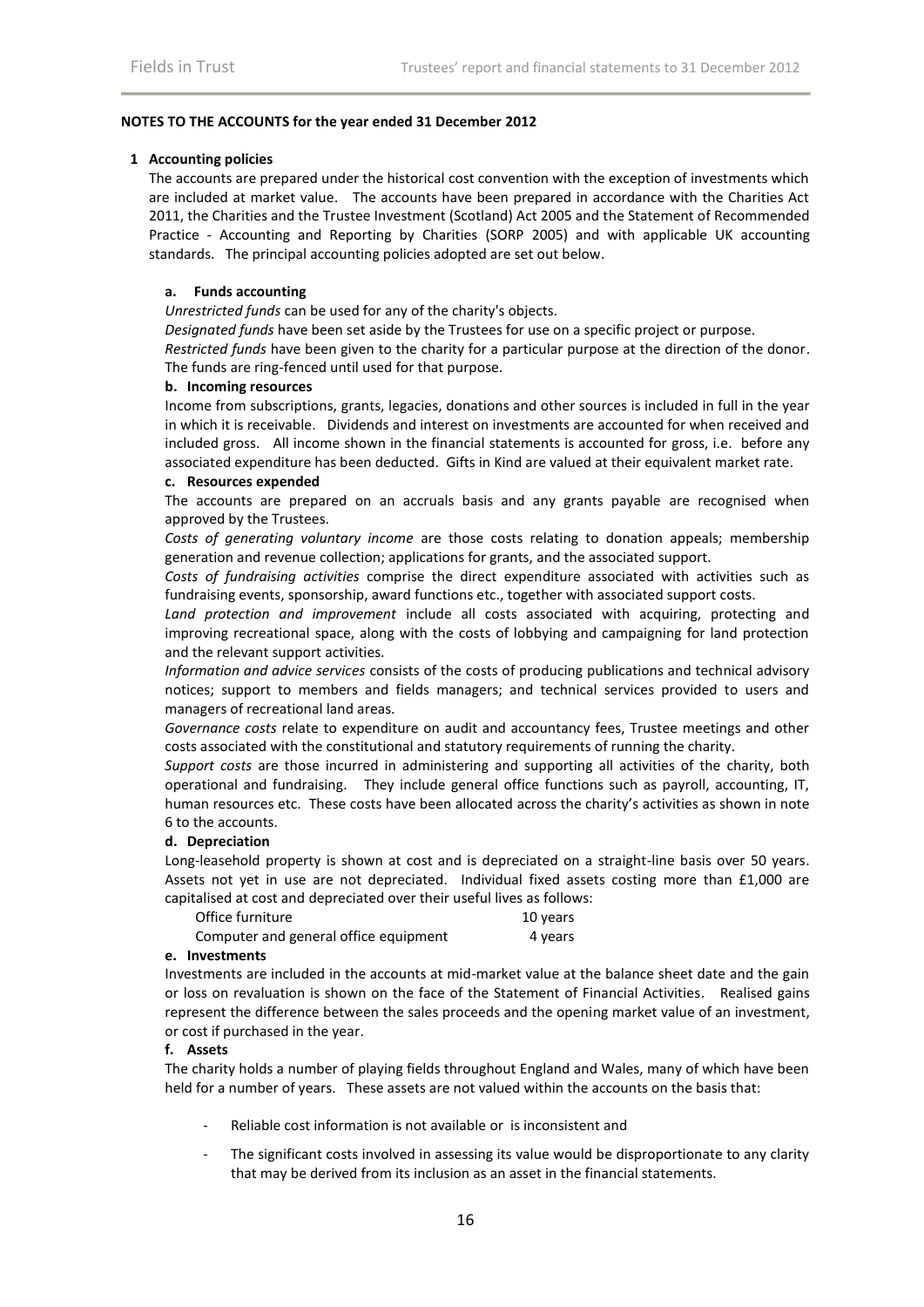Costs incurred are written off in the year of acquisition and the land is held indefinitely.

## **g. Pension costs**

The charity operates a defined contribution pension scheme. The assets of the scheme are held in independently administered funds and the cost of the contributions is recognised in the period in which they are made.

### **h. Cash flow statement**

The charity qualifies for exemption from preparing a cash flow statement, on the grounds of its size.

# **i. Operating leases**

Rentals on operating leases are charged to the Statement of Financial Activities in equal amounts over the term of the lease.

# **j. Taxation**

Irrecoverable VAT is not analysed separately and is charged to the Statement of Financial Activities when the expenditure to which it relates is incurred. It is allocated to the category of expenditure to which it relates. Gift Aid due from voluntary income is recognised when receivable, i.e. in the same period as the income from which it is due is received.

### **k. Consolidation**

The Statement of Financial Activities (SOFA) and Balance Sheet consolidate the financial statements of Fields in Trust and its subsidiary NPFA Services Limited. The results of the subsidiary are consolidated on a line-by-line basis.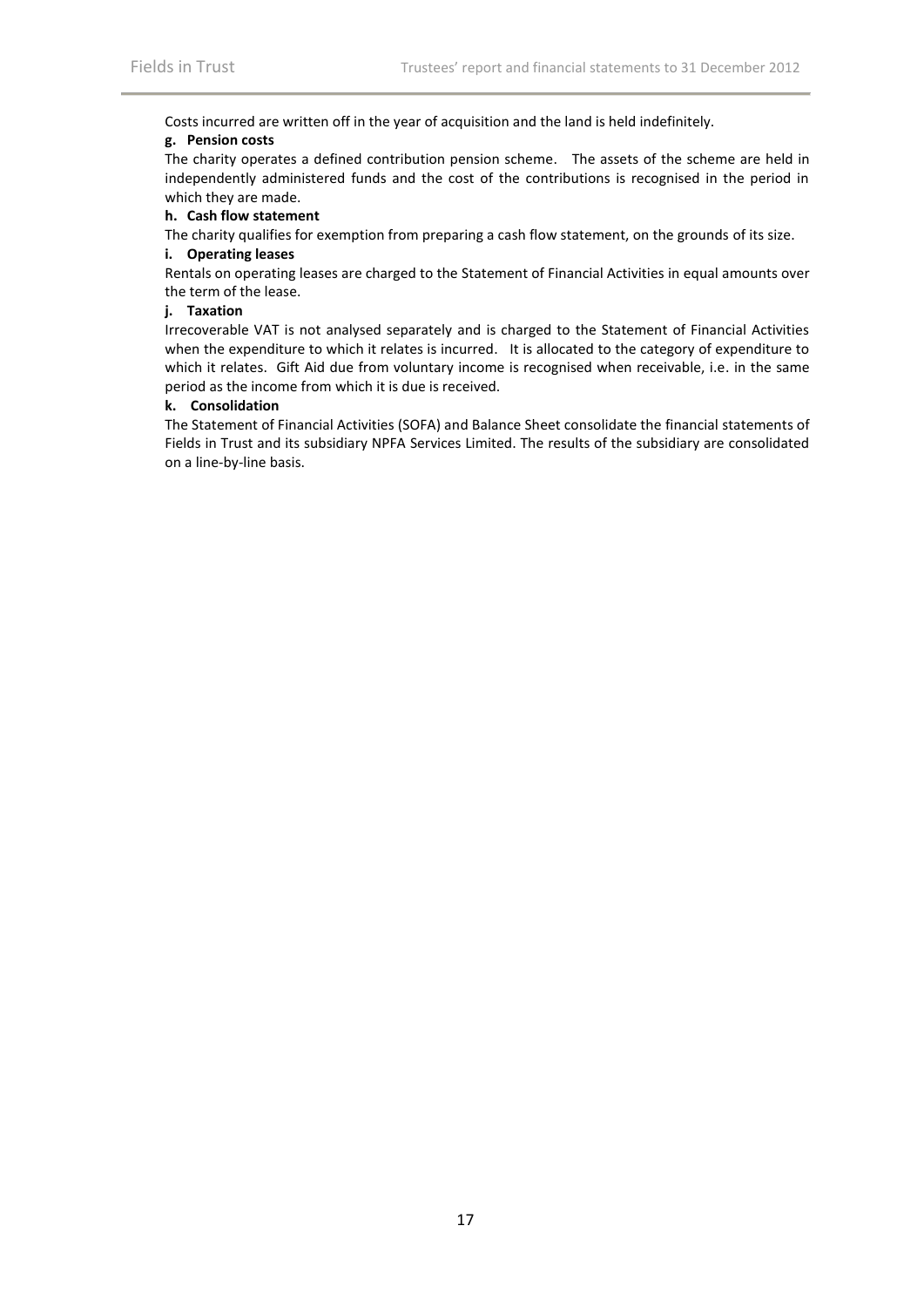### **2 Incoming resources**

|                |                                                             | unrestricted   | designated | restricted | total          |              |
|----------------|-------------------------------------------------------------|----------------|------------|------------|----------------|--------------|
|                |                                                             | funds          | funds      | funds      | 2012           | total 2011   |
|                |                                                             | £'000          | £'000      | £'000      | £'000          | £'000        |
| 2a             | <b>Voluntary income</b>                                     |                |            |            |                |              |
|                | <b>Charitable Trusts</b>                                    | 1,098          |            | 484        | 1,582          | 1,038        |
|                | Grants from public bodies (see note 3)                      |                |            | 15         | 15             | 23           |
|                | Donations from individuals and<br>legacies received         | 29             |            |            | 29             | 38           |
|                | <b>Clubs and Associations</b>                               | 26             |            |            | 26             | 16           |
|                | Corporate donations                                         | 422            |            |            | 422            | 112          |
|                | Membership subscriptions                                    | 16             |            |            | 16             | 12           |
|                |                                                             | 1,591          | Ĭ.         | 499        | 2,090          | 1,239        |
| 2 <sub>b</sub> | Income from charitable activities                           |                |            |            |                |              |
|                | Grants from public bodies (see note 3)                      |                |            |            |                | $\mathbf{1}$ |
|                | <b>Technical consultancy</b>                                | 14             |            |            | 14             | 13           |
|                | QEII Fields Challenge funding                               |                |            |            |                | 322          |
|                | <b>Publications sales</b>                                   | $\overline{2}$ |            |            | $\overline{2}$ | 3            |
|                | Field income and rent                                       | 241            |            |            | 241            | 59           |
|                |                                                             | 257            |            |            | 257            | 398          |
| 2c             | <b>Activities for generating funds</b>                      |                |            |            |                |              |
|                | Sponsorship and events<br>Rental income from long leasehold | 1,478          |            |            | 1,478          | 178          |
|                | property                                                    | 42             |            |            | 42             | 36           |
|                |                                                             | 1,520          |            |            | 1,520          | 214          |
|                |                                                             |                |            |            |                |              |

Sponsorship and fundraising events are undertaken by the charity's wholly owned trading subsidiary, NPFA Services Limited. A summary of the company's trading results is shown in note 4 below.

# **2d Investment income**

| Investment income                 | 66    | $\blacksquare$           |     | 75    |       |
|-----------------------------------|-------|--------------------------|-----|-------|-------|
| Interest on cash deposits & loans |       | $\overline{\phantom{a}}$ |     |       |       |
|                                   | 68    | ٠                        |     |       |       |
| <b>Total incoming resources</b>   | 3,436 | $\blacksquare$           | 508 | 3.944 | 1.924 |

### **3 Grants from public bodies (included in note 2a above)**

| Total grants from public bodies | $\overline{\phantom{0}}$ | $\overline{\phantom{0}}$ | 15                  | 15            | 24         |
|---------------------------------|--------------------------|--------------------------|---------------------|---------------|------------|
| Future Jobs Fund (DWP)          | $\overline{\phantom{0}}$ | $\overline{\phantom{a}}$ | -                   |               |            |
| Scottish Government             | $\blacksquare$           | $\,$                     | 15                  | 15            | 23         |
|                                 | £'000                    | £'000                    | E'000               | £'000         | £'000      |
|                                 | unrestricted<br>funds    | designated<br>funds      | restricted<br>funds | total<br>2012 | total 2011 |
|                                 |                          |                          |                     |               |            |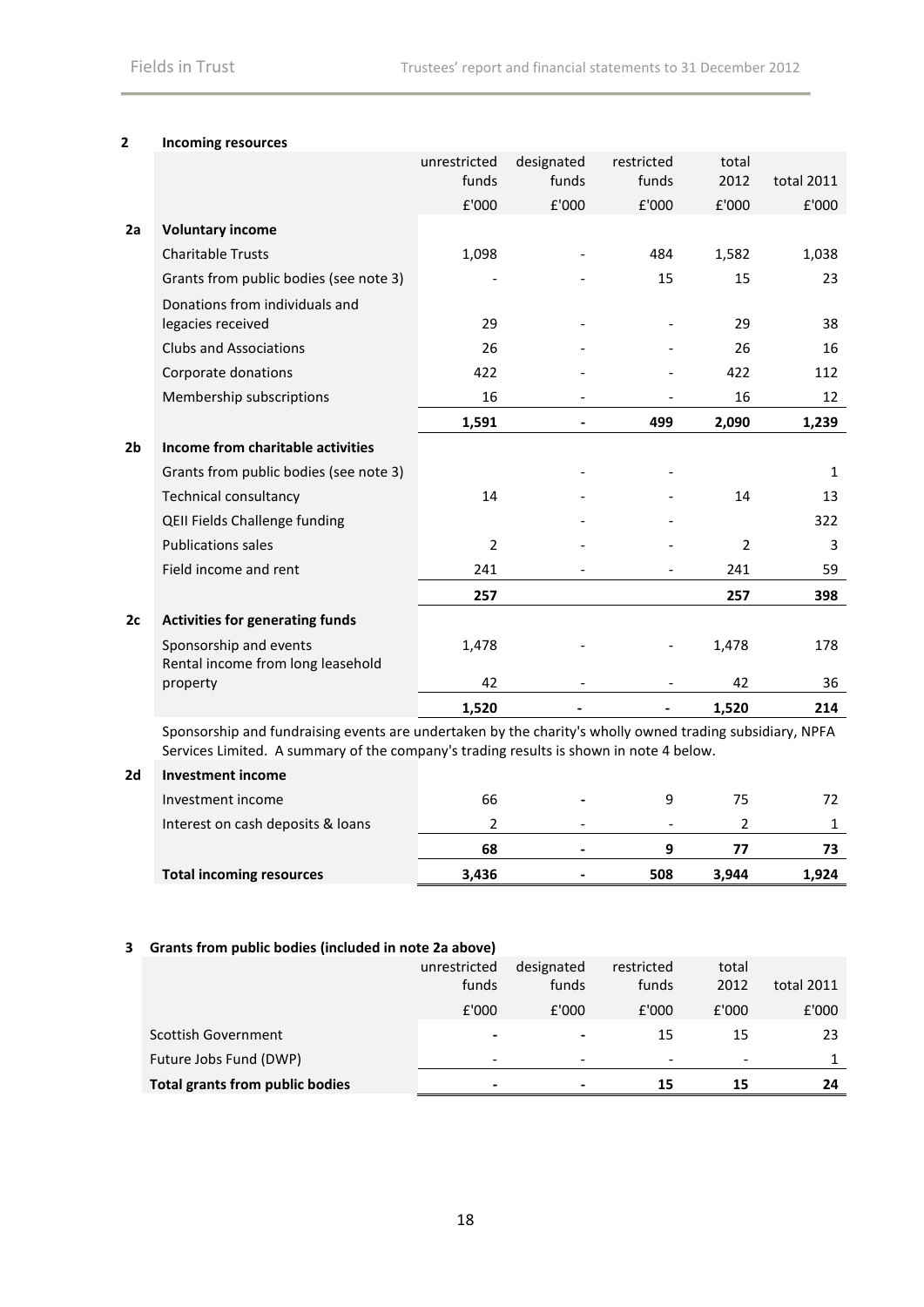### **4 Incoming resources from trading subsidiary**

Fields in Trust has a wholly-owned trading subsidiary company, NPFA Services Limited, which is incorporated in the UK and pays all of its profits to the charity by Gift Aid. The company's main activity during the year has been sponsorship; public relations and information; and facilitating public awareness of the Queen Elizabeth II Fields Challenge. The charity owns the entire share capital of £30,000 ordinary shares of £1 each. A summary of trading results of the subsidiary alone is shown below.

|                                                       | 2012     | 2011  |
|-------------------------------------------------------|----------|-------|
|                                                       | £'000    | £'000 |
| Turnover                                              | 1,478    | 178   |
| Costs of sales and administration costs               | (1, 354) | (143) |
| Net profit                                            | 124      | 35    |
| Amount gift aided to charity                          | (124)    | (35)  |
| Retained in subsidiary                                |          |       |
|                                                       |          |       |
| The assets and liabilities of the subsidiary<br>were: |          |       |
| Current assets                                        | 786      | 82    |
| <b>Current liabilities</b>                            | (772)    | (68)  |
| Total net assets                                      | 14       | 14    |
|                                                       |          |       |
| Aggregate share capital and reserves                  | 14       | 14    |

# **5 Financial performance of the charity**

The consolidated statement of financial activities includes the results of the charity's wholly owned subsidiary NPFA Services Limited, which carries out sponsorship, events and public relations for the Queen Elizabeth II Fields Challenge. The summary financial performance of the charity alone is:

|                                      | 2012    | 2011     |
|--------------------------------------|---------|----------|
|                                      | £'000   | £'000    |
| Incoming resources                   | 3,530   | 1,746    |
| Gift aid from subsidiary company     | 124     | 35       |
|                                      | 3,654   | 1,781    |
| Costs of generating voluntary        |         |          |
| income/fundraising activities        | (246)   | (111)    |
| Expenditure on charitable activities | (1,985) | (1, 428) |
| Governance costs                     | (20)    | (20)     |
| Net incoming resources               | 1,403   | 222      |
| Total funds brought forward          | 2,591   | 2,404    |
| Movement in investment values        | 173     | (35)     |
| Total funds carried forward          | 4,167   | 2,591    |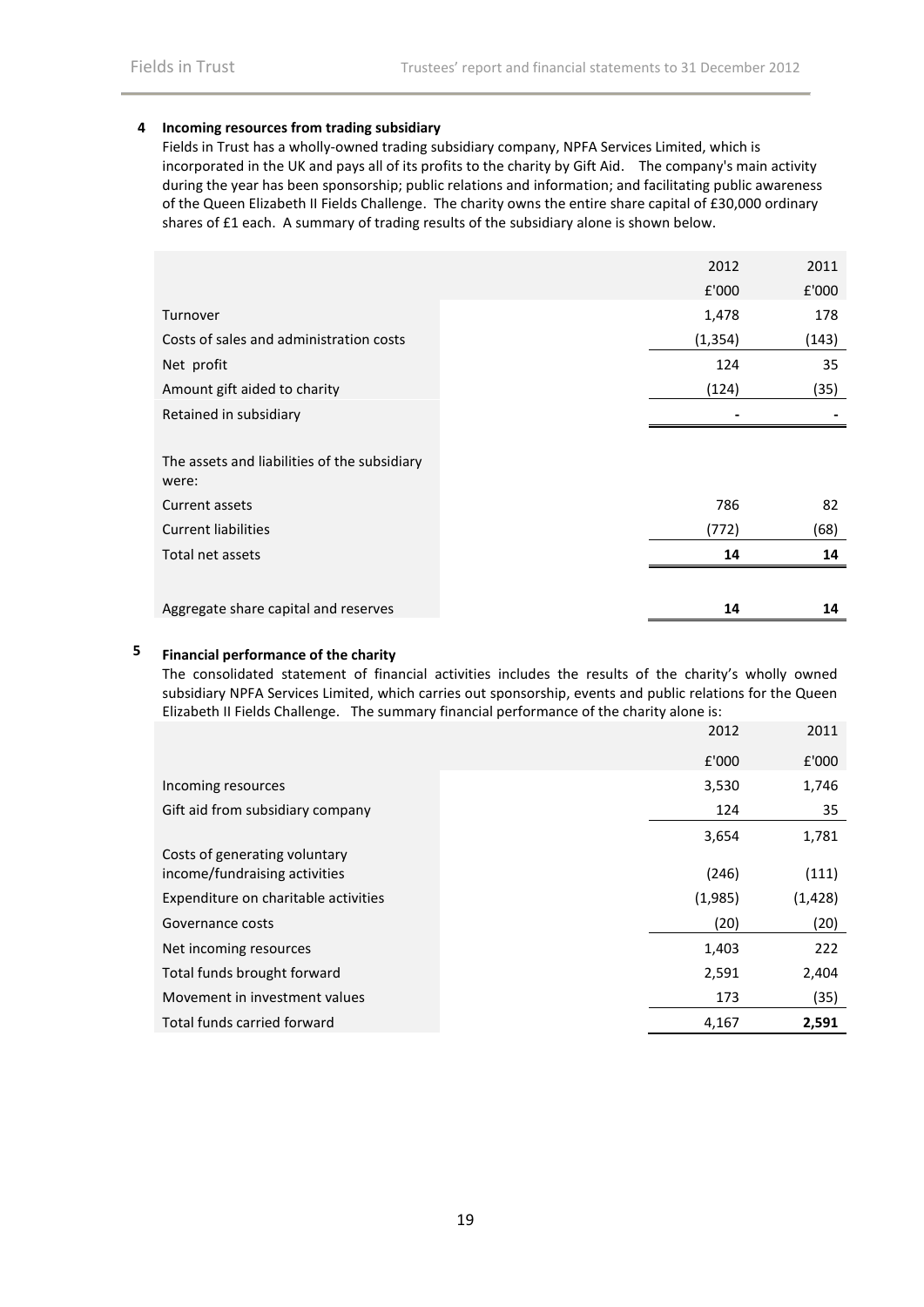| 6  | <b>Resources expended</b>                                                                                    |               |               |
|----|--------------------------------------------------------------------------------------------------------------|---------------|---------------|
|    |                                                                                                              | 2012<br>£'000 | 2011<br>£'000 |
| 6a | Costs of generating voluntary income                                                                         |               |               |
|    | Staff costs (including on-costs and travel)<br>Membership recruitment & sundry                               | 185           | 73            |
|    | fundraising costs                                                                                            | 29            |               |
|    | Consultancy                                                                                                  |               | 17            |
|    | Office costs                                                                                                 | 14            | 14            |
|    |                                                                                                              | 228           | 104           |
| 6b | Costs of activities for generating funds                                                                     |               |               |
|    | Sponsorship, events and related costs                                                                        | 48            | 143           |
|    | Rental property costs                                                                                        | 7             | 7             |
|    |                                                                                                              | 55            | 150           |
| 6c | Land protection and improvement                                                                              |               |               |
|    | Staff costs (including on-costs and travel)                                                                  | 754           | 542           |
|    | Fields inspections and associated costs                                                                      | 4             | 4             |
|    | Fields insurance                                                                                             | 9             | 10            |
|    | Legal advice                                                                                                 | 54            | 64            |
|    | QE II Fields memorial plaques<br>Grants for long-term protection and<br>improvements to sites and facilities | 16<br>507     | 106<br>367    |
|    | Consultancy                                                                                                  | 91            | 73            |
|    | Publicity, marketing, website and event<br>costs                                                             | 309           | 73            |
|    | Depreciation                                                                                                 | 19            | 25            |
|    | Office costs                                                                                                 | 109           | 110           |
|    |                                                                                                              | 1,872         | 1,374         |
| 6d | Information and advice services                                                                              |               |               |
|    | Staff costs (including on-costs and travel)<br>Training and development of community                         | 147           | 19            |
|    | support                                                                                                      | 13            | 11            |
|    | Grants for play area accessibility                                                                           | 80            |               |
|    | Consultancy<br>Publicity, marketing, website and event                                                       | 18            | 3             |
|    | costs                                                                                                        | 60            | 3             |
|    | Depreciation                                                                                                 | 4             |               |
|    | Office costs                                                                                                 | 42            | 17            |
|    |                                                                                                              | 364           | 53            |
| 6e | <b>Governance costs</b>                                                                                      |               |               |
|    | Trustee/committee costs                                                                                      | 3             | 4             |
|    | Trustee Indemnity Insurance                                                                                  | 6             | 6             |
|    | Audit costs                                                                                                  | 9             | 7             |
|    | Legal and professional costs                                                                                 | 4<br>22       | 4<br>21       |
|    |                                                                                                              |               |               |
|    | <b>Total resources expended</b>                                                                              | 2,541         | 1,702         |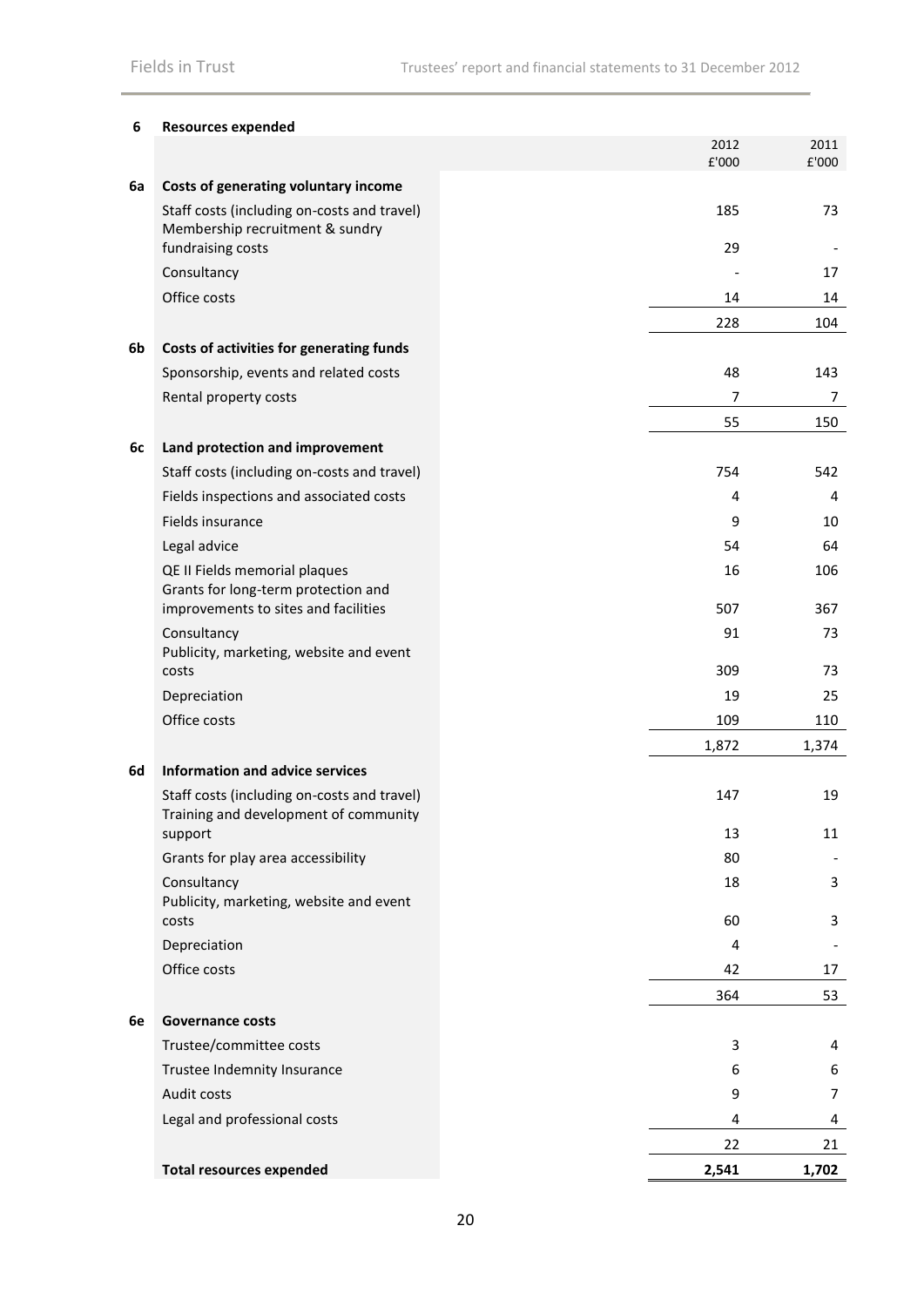### **Audit costs**

The total audit costs of £9,195 (plus some irrecoverable VAT) are split between the charity (£6,870) and the trading company (£2,325). The costs for the trading company are included in note 6b above.

### **Support costs**

Support costs of £137,656 are included within the total cost of resources expended shown above (2011: £118,026). Where possible, these costs are allocated directly to the relevant activity at the time they are incurred. The remaining costs that contribute to more than one activity, or where it is impracticable to specifically attribute the costs to a specific project, have been allocated as follows:

| Support cost        |      | Land<br>Protection &<br>Improvement<br>f'000 | Information<br>& Advice<br>f'000 | Total<br>support<br>costs<br>f'000 | Basis of allocation     |
|---------------------|------|----------------------------------------------|----------------------------------|------------------------------------|-------------------------|
| Support staff costs |      | 51                                           | 10                               | 61                                 | Allocated               |
| Consultancy         |      | 11                                           | 2                                | 13                                 | according to            |
| IT                  |      | 2                                            | 1                                | 3                                  | the type of             |
| General office      |      | 15                                           | 3                                | 18                                 | projects<br>undertaken, |
| Accommodation       |      | 17                                           | 3                                | 20                                 | consistent              |
| Depreciation        |      | 19                                           | 4                                | 23                                 | with the use of         |
|                     |      | 115                                          | 23                               | 138                                | resources.              |
|                     | 2011 | 114                                          | 4                                | 118                                |                         |

### **7 Grants payable**

The following grants paid or committed during the year are included in resources expended shown in note 6c above (2011: £367,000):

| Type of Grant                                            | <b>Type of Recipient</b>                                                                     | Nature of Grant                                      | <b>Total Grants</b><br>f'000 |
|----------------------------------------------------------|----------------------------------------------------------------------------------------------|------------------------------------------------------|------------------------------|
| County grants awarded under<br>the QEII Fields Challenge | Local authorities, Parish<br>councils and local<br>associations                              | Playing field improvements<br>and exercise equipment | 118                          |
| <b>WREN Landfill Tax Credit</b><br>funding               | <b>Local Authorities</b>                                                                     | Outdoor gyms                                         | 85                           |
| London Marathon Trust<br>funding                         | Local authorities, Parish<br>councils and local<br>associations<br>Local authorities, Parish | Playing field improvements<br>and exercise equipment | 304                          |
| Inclusion fund                                           | councils and local<br>associations                                                           | Accessibility for the<br>physically impaired         | 80                           |
|                                                          |                                                                                              |                                                      | 587                          |

### **8 Net incoming resources for the year**

The net surplus for the year is after charging:

|                                | 2012  | 2011  |
|--------------------------------|-------|-------|
|                                | £'000 | £'000 |
| Depreciation                   | 23    | 26    |
| Audit fee (audit work only)    | q     |       |
| Rentals under operating leases | 10    | 10    |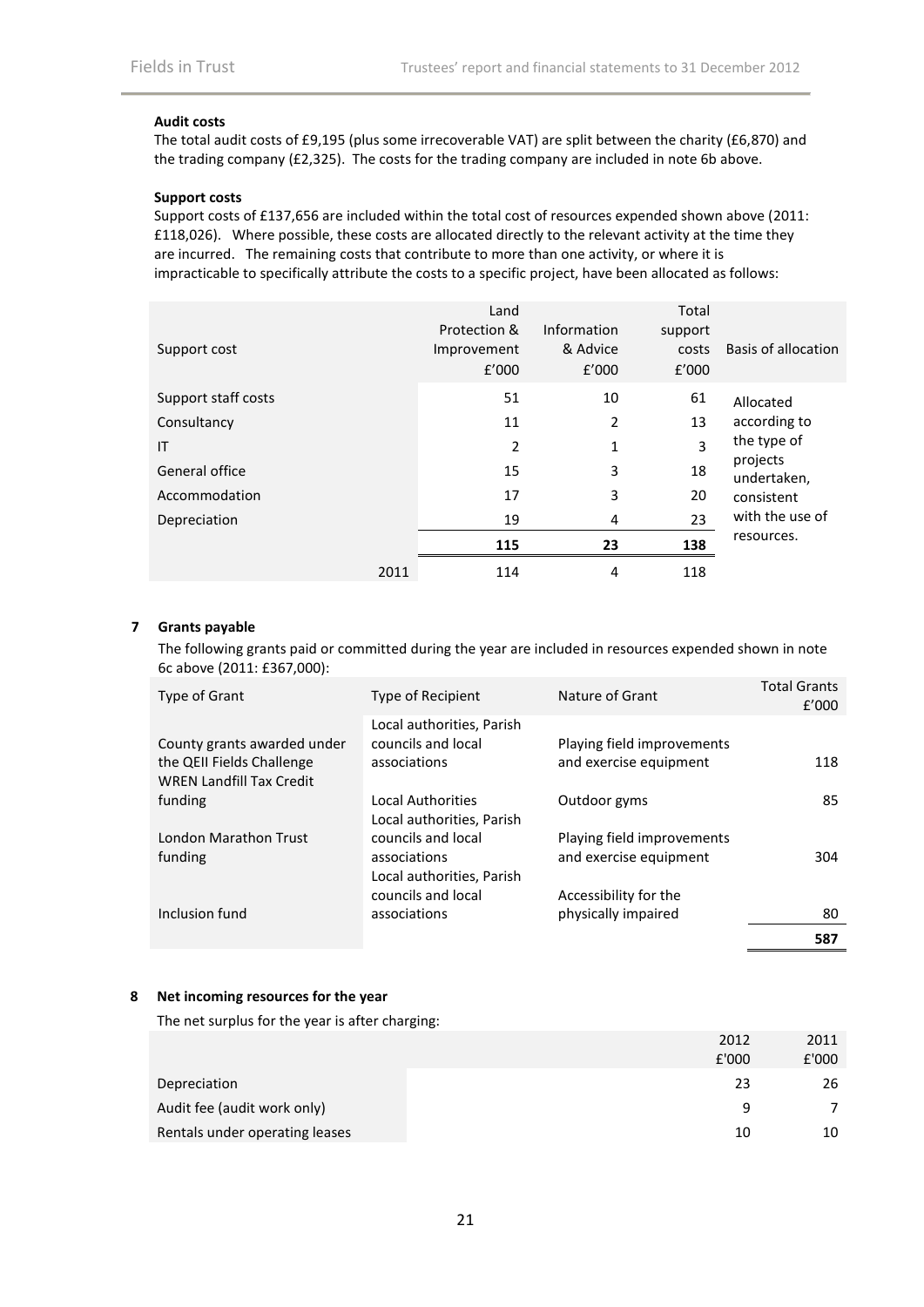### **9 Staff and Trustee costs**

| 2012  | 2011  |
|-------|-------|
| f'000 | f'000 |
| 826   | 491   |
| 94    | 55    |
| 123   | 23    |
| 1,043 | 569   |
|       |       |

The number of employees whose emoluments fell within the following bands were:

|                   | 2012                     | 2011                     |
|-------------------|--------------------------|--------------------------|
| £60,000 - £70,000 |                          |                          |
| £80,000 - £90,000 | $\overline{\phantom{a}}$ |                          |
| £140,000-£150,000 |                          | $\overline{\phantom{0}}$ |

During the year the Chief Executive's emoluments included a sum of £50,444 relating to salary unpaid in earlier years. Pensions contributions made on behalf of the above individuals totalled £104,450 in the year. These figures are included in gross pay and pensions in note 9.

The average number of employees during the year, calculated on full-time equivalents, was as follows:

|                          | 2012 | 2011 |
|--------------------------|------|------|
| <b>Chief Executive</b>   | 1    |      |
| Fundraising              | 2    |      |
| Project work             | 12   | 5.   |
| Fields work              | 4    | 4    |
| Administration & support | 1    |      |
| Total                    | 20   | 12   |

No Trustee received any remuneration during the year. 5 Trustees were reimbursed travelling costs for attendance at Council meetings during the year amounting to £1,839 (2011: 5, £1,815).

### **10 Tangible fixed assets**

|                           |                |           |                |          | Group and |
|---------------------------|----------------|-----------|----------------|----------|-----------|
|                           | Long Leasehold | Office/IT | Office         |          | Charity   |
|                           | Property       | Equipment | Furniture      | Database | Total     |
|                           | £'000          | £'000     | £'000          | £'000    | £'000     |
| Cost                      |                |           |                |          |           |
| At 1 January 2012         | 659            | 41        | $\overline{2}$ | 20       | 722       |
| <b>Additions</b>          |                | 5         | 6              |          | 11        |
| <b>Disposals</b>          |                |           | (2)            |          | (2)       |
| At 31 December 2012       | 659            | 46        | 6              | 20       | 731       |
| <b>Depreciation</b>       |                |           |                |          |           |
| At 1 January 2012         | 67             | 29        | $\overline{2}$ | 15       | 113       |
| Charge for the year       | 13             | 5         | $\mathbf{1}$   | 5        | 24        |
| Written back on disposals |                |           | (2)            |          | (2)       |
| At 31 December 2012       | 80             | 34        | 1              | 20       | 135       |
|                           |                |           |                |          |           |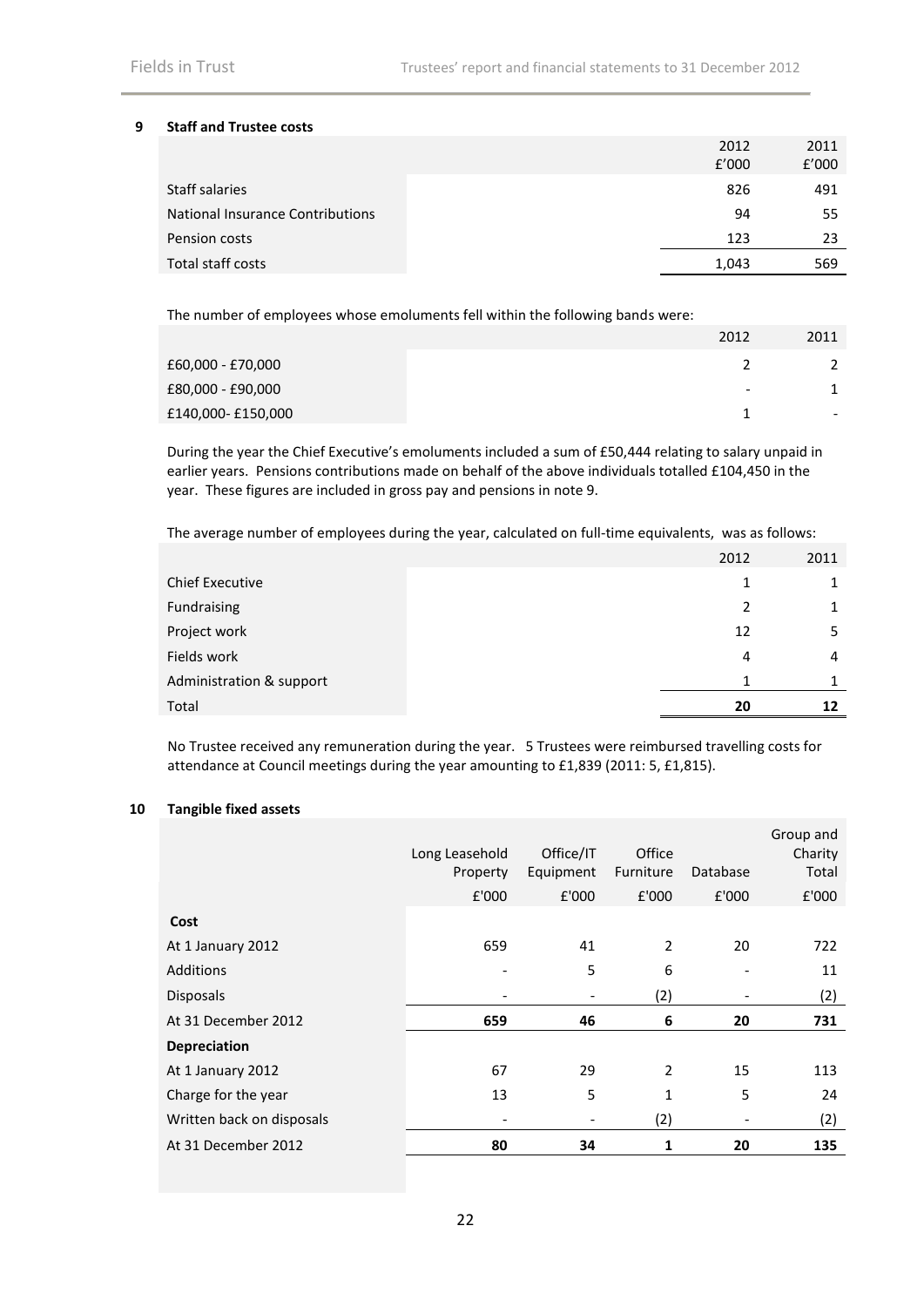| Net book value      |     |    |                          |                          |     |
|---------------------|-----|----|--------------------------|--------------------------|-----|
| At 31 December 2011 | 592 | 12 | $\overline{\phantom{a}}$ |                          | 609 |
|                     |     |    |                          |                          |     |
| At 31 December 2012 | 579 | 12 |                          | $\overline{\phantom{0}}$ | 596 |

Fields in Trust protects in perpetuity more than 14,700 acres of recreational land on over 1,814 sites (2011: 9,000 acres; 1,396 sites) in England and Wales. In addition to the above tangible fixed assets, the charity owns the freehold of 175 playing fields under permanent endowments representing 1,010 acres. No value is given to this land on the basis that:

- 1. Reliable cost information is not available or is inconsistent and
- 2. The significant costs involved in assessing its value would be disproportionate to any clarity that may be derived from its inclusion as an asset in the financial statements.

Costs incurred are written off in the year of acquisition and the land is held indefinitely.

### **11 Investments at market value**

The charity's investment portfolio is held in M&G Securities Common Investment Funds, Charibond and Charifund. Unrealised gains or losses arising on restricted funds are allocated to those funds in proportion to the individual fund balances.

|                                         | Income | Growth | Group and            |
|-----------------------------------------|--------|--------|----------------------|
|                                         | funds  | funds  | <b>Charity Total</b> |
|                                         | £'000  | £'000  | £'000                |
| Market value at 1 January 2012          | 589    | 1,222  | 1,811                |
| Acquisitions at cost                    |        | 370    | 370                  |
| Realised & unrealised gains during year | 24     | 149    | 173                  |
| Market value at 31 December 2012        | 613    | 1.741  | 2.354                |
| Historical cost at 31 December 2012     | 578    | 1,680  | 2,259                |
|                                         |        |        |                      |

### **Charity Investment**

Fields in Trust owns 100% of the share capital of NPFA Services Limited. For details on the company's results and valuation, please see note 4.

### **12 Loans to help recreational schemes**

|                              | 2012         | 2011  |
|------------------------------|--------------|-------|
|                              | £'000        | £'000 |
| At 1 January 2012            |              |       |
| Written off as irrecoverable | $\mathbf{1}$ | -     |
| At 31 December 2012          |              |       |

### **13 Debtors: Amounts falling due within one year**

|                                |               | Group         |               | Charity       |
|--------------------------------|---------------|---------------|---------------|---------------|
|                                | 2012<br>f'000 | 2011<br>£'000 | 2012<br>f'000 | 2011<br>£'000 |
| Trade debtors                  | 973           | 126           | 229           | 126           |
| Taxation & social security     |               | 22            |               |               |
| Prepayments and accrued income | 27            | 27            | 27            | 27            |
| Other debtors                  | 11            | 12            | 11            | 13            |
| Amounts due from subsidiary    |               |               | 699           | 35            |
|                                | 1,011         | 187           | 966           | 201           |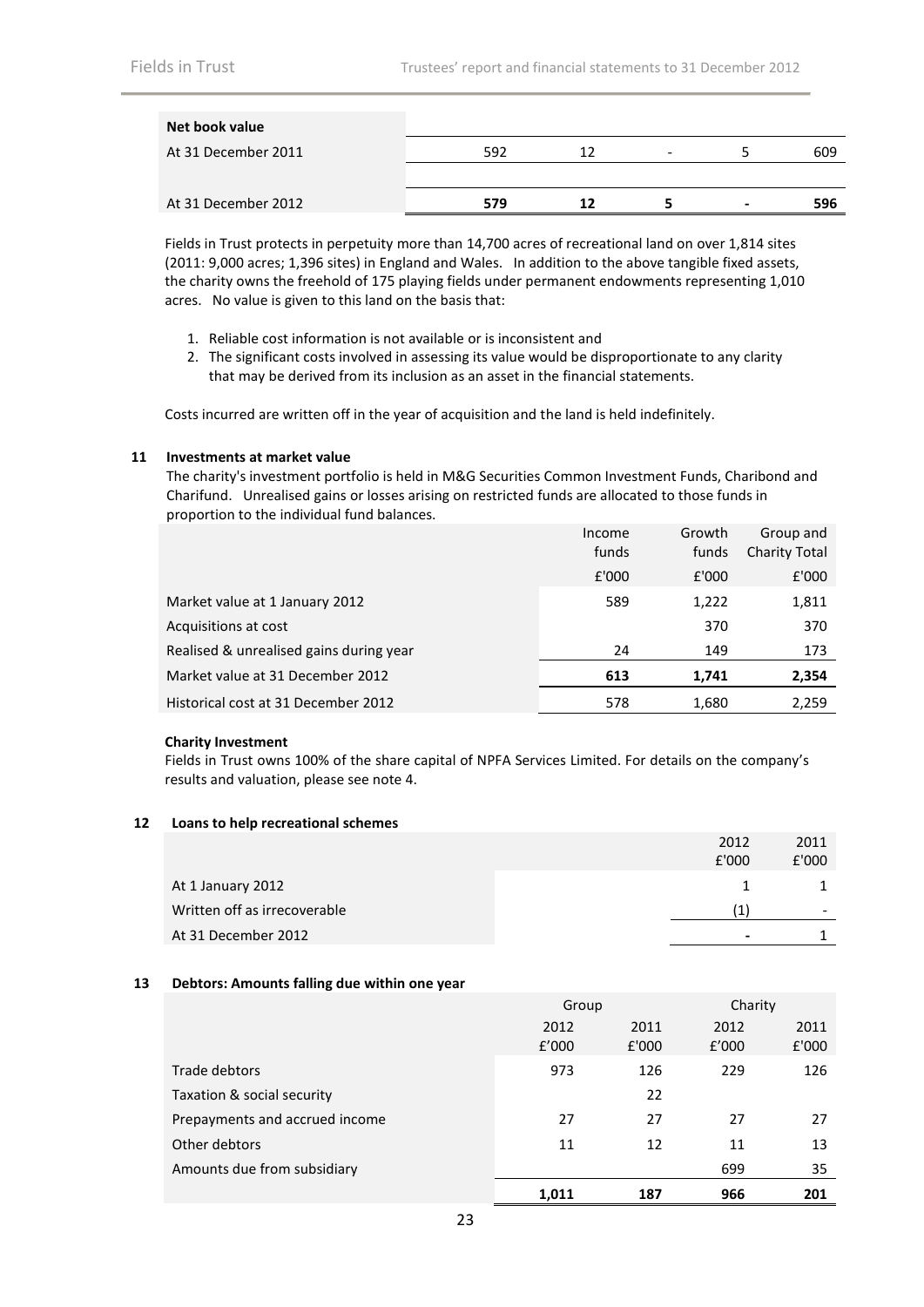### **14 Cash at bank and in hand**

Sufficient cash to maintain adequate day to day working capital is placed on overnight and short-term money markets. During the latter half of the year, significant grants were received and these have been placed temporarily on short-term money markets prior to their appropriate medium- to long-term investment.

### **15 Creditors: Amounts falling due within one year**

|                                                                         | Group         |               | Charity       |               |
|-------------------------------------------------------------------------|---------------|---------------|---------------|---------------|
|                                                                         | 2012<br>f'000 | 2011<br>£'000 | 2012<br>f'000 | 2011<br>£'000 |
| Trade creditors                                                         | 62            | 178           | 53            | 147           |
| Taxation & other social security                                        | 250           | 17            | 222           | 17            |
| Accruals and deferred income                                            | 94            | 52            | 59            | 50            |
| <b>Grant Commitments</b><br>Income arising from funds held as Custodian | 637           | 323           | 637           | 323           |
| Trustee                                                                 | 188           | 184           | 188           | 184           |
|                                                                         | 1.231         | 754           | 1.159         | 721           |

### **16 Operating leases**

At the year end, there were annual commitments in respect of operating leases as follows:

|                                  | 2012  | 2011                     |
|----------------------------------|-------|--------------------------|
|                                  | f'000 | f'000                    |
| Expiring within less than 1 year |       | $\overline{\phantom{0}}$ |
| Expiring within 2-5 years        |       |                          |

### **17 Analysis of net assets between funds**

|                            | General | Designated | Restricted | Total   |
|----------------------------|---------|------------|------------|---------|
|                            | f'000   | f'000      | f'000      | f'000   |
| Tangible fixed assets      |         | 596        |            | 596     |
| <b>Investments</b>         | 822     | 1,000      | 532        | 2,354   |
| Cash at bank               | 449     | 800        | 188        | 1,437   |
| Current assets             | 1,011   |            |            | 1,011   |
| <b>Current liabilities</b> | (1,043) |            | (188)      | (1,231) |
| Total                      | 1.239   | 2,396      | 532        | 4.167   |

### **18 Restricted funds**

|                                                          | Movement in resources |                |          | Balance            |                |
|----------------------------------------------------------|-----------------------|----------------|----------|--------------------|----------------|
|                                                          | Balance<br>1 Jan 2012 | Incoming       | Outgoing | Gains/<br>(Losses) | 31 Dec<br>2012 |
| Funds given for:                                         | £'000                 | £'000          | £'000    |                    | £'000          |
| Long-term protection of playing<br>fields and play space |                       |                |          |                    |                |
| Filwood Playing Field, Bristol                           | 221                   | 5              | (8)      | 26                 | 244            |
| Landfill Tax Credit Scheme                               | 94                    | $\overline{2}$ | (84)     | 4                  | 15             |
| War Memorial Fields project                              | 9                     |                |          | 1                  | 10             |
| Fields in Trust Scotland                                 | 6                     | 15             | (21)     |                    |                |
| Other funds                                              | 6                     | ٠              |          | 1                  | 7              |
|                                                          | 336                   | 21             | (113)    | 32                 | 276            |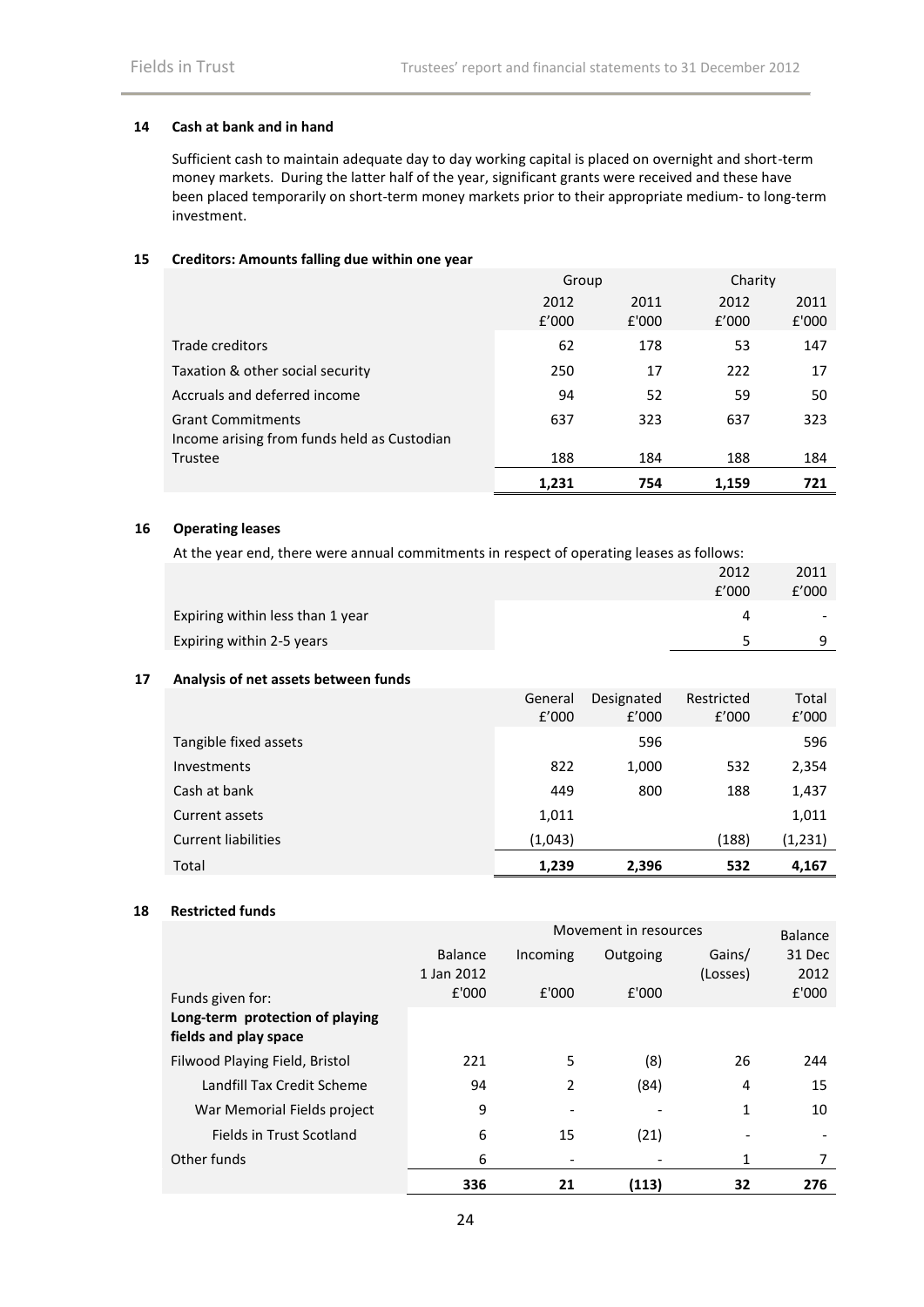| <b>Fields development</b>                                                                         |                          |     |       |    |     |
|---------------------------------------------------------------------------------------------------|--------------------------|-----|-------|----|-----|
| London Marathon Trust                                                                             | $\overline{\phantom{a}}$ | 330 | (304) | 2  | 28  |
| Comic Relief – Games Changers                                                                     |                          | 22  | (14)  | 1  | 9   |
| Chesterfield Hockey Field<br>County Donations, QEII Fields                                        | 121                      | 3   | (1)   | 15 | 138 |
| Challenge                                                                                         | 30                       | 118 | (79)  | 7  | 76  |
| Other funds                                                                                       | 3                        | 13  | (16)  |    |     |
|                                                                                                   | 154                      | 485 | (413) | 25 | 251 |
|                                                                                                   |                          |     |       |    |     |
| Information and advice in respect<br>of recreational development<br>Inclusion fund (Disabled Play |                          |     |       |    |     |
| Project)                                                                                          | 81                       |     | (80)  | 3  | 4   |
| <b>Total funds</b>                                                                                | 571                      | 507 | (607) | 60 | 531 |

The main purposes for the restricted funds are as follows:

*Fields protection* – these are sums given for specific geographical sites to enable the long-term legal protection process and to maintain those sites, ensuring their continued use by local beneficiaries; *Fields development* - these relate to sums given for the installation and improvement of facilities on specific sites, for example playing surfaces, play equipment etc.;

*Information and advice* - these funds are awarded under a service contract or donated for the purpose of giving advice to recreational users on improving facilities; for providing information on local protection issues or for advising on specialist facilities, for example for disabled children.

Staff costs of £4,475 (2011: £8,480) have been allocated directly to the individual restricted funds as applicable and are included in the outgoing resources shown above.

Sufficient resources are held in an appropriate form to enable each fund to be applied in accordance with the restrictions imposed on those funds.

### **19 Designated Funds**

|                                 | Fields | Fixed  | <b>Total Designated Funds</b> |       |
|---------------------------------|--------|--------|-------------------------------|-------|
|                                 | Legacy | Assets |                               |       |
|                                 | Fund   | Fund   | 2012                          | 2011  |
|                                 | £'000  | £'000  | £'000                         | £'000 |
| Balance at 1 January            |        | 609    | 609                           | 625   |
| Transfer from/(to) General Fund | 1,800  | (13)   | 1,787                         | (16)  |
| Balance at 31December           | 1.800  | 596    | 2.396                         | 609   |

Designated funds are those funds that have been earmarked for a specific purpose at the discretion of the Trustees. The Trustees consider that the value of the fixed assets (representing in the main the long leasehold building owned by the charity) should be designated as a 'fixed asset fund'. The value of the fixed assets at 31 December 2012, after providing for depreciation, is £596,350 (2011: £609,094) and a transfer between general and designated funds to reflect the movement in the year has been made accordingly.

During the year, the Trustees took the decision to designate £1.8m of the general funds as a Legacy Fund for the future of the significantly increased number of fields that are now safeguarded as a result of the successful Queen Elizabeth II Fields Challenge. A transfer from the general funds was made accordingly.